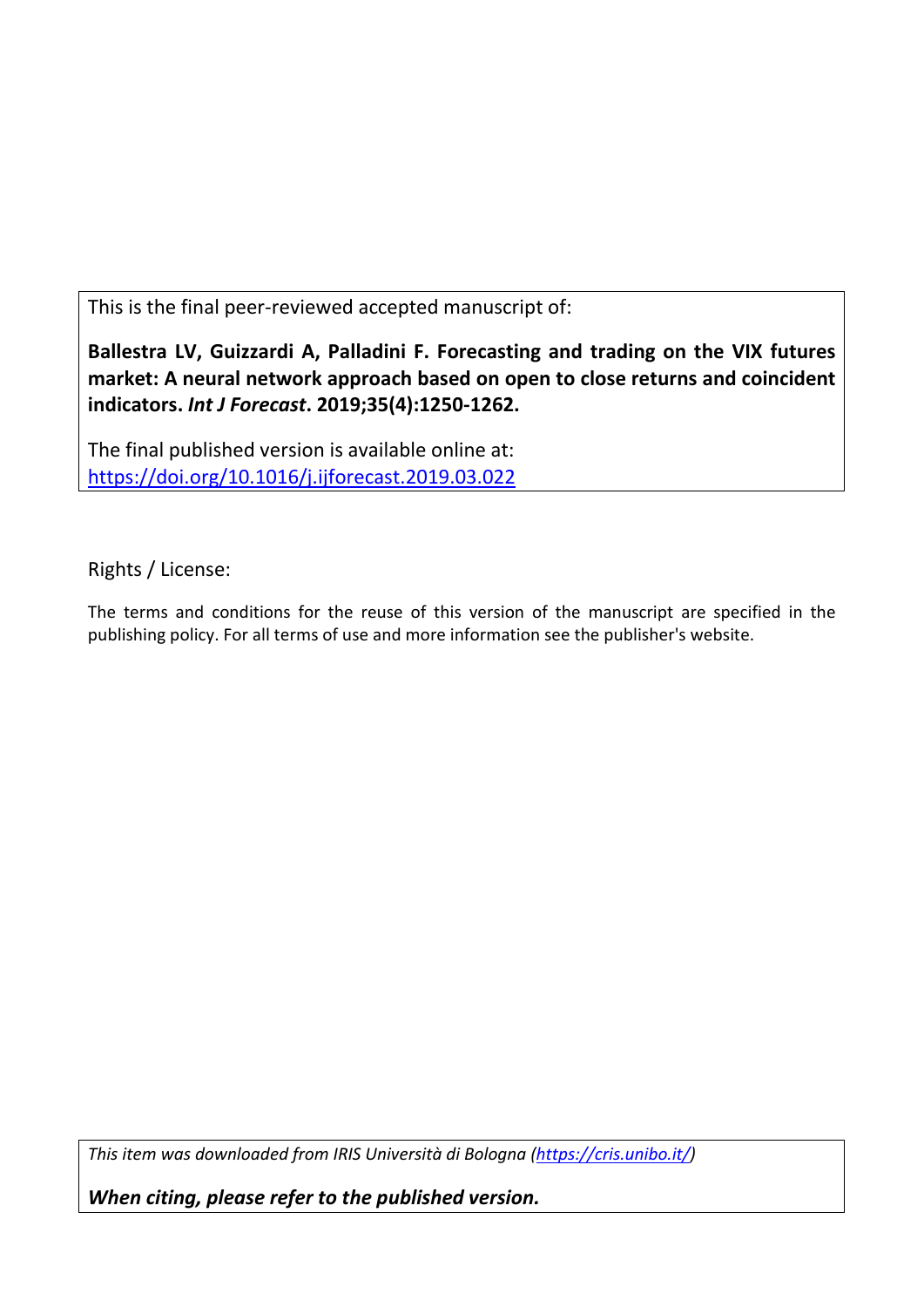# **Forecasting and trading on the VIX futures market: a neural network approach based on open to close returns and coincident indicators**

Ballestra Luca Vincenzo<sup>1</sup>, Andrea Guizzardi<sup>1</sup>, Fabio Palladini<sup>1</sup>

<sup>1</sup> Department of Statistical Science, University of Bologna.

## **Abstract**

Previous work has highlighted the difficulty of obtaining accurate and economically significant predictions of VIX futures prices. We show that both low prediction errors and a significant amount of profitability can be obtained by employing a neural network model to predict VIX futures returns. In particular, we focus on open to close returns (OTCRs) and we consider intraday trading strategies, taking into account non-lagged exogenous variables that closely reflect the information possessed by traders at the time they decide to invest. The neural network model with only the most recent exogenous variables (namely, the return on the Indian BSESN index) is superior to an unconstrained specification with ten lagged and coincident regressors, which is, actually, a form of weak efficiency involving markets of different countries. Moreover, the neural network reveals to be more profitable than both a logistic specification and heterogeneous autoregressive models.

*Keywords:* VIX, VIX futures, forecasting, coincident indicators, trading strategies, weak efficiency

### **1. Introduction**

The VIX index represents the market's estimate of the future volatility of the S&P 500 over the next thirty days. It provide a benchmark of the short-term expected volatility, as futures and options contracts can be inscribed on (see Whaley, 2008). In fact, implied volatility reflects the market makers' point of view about the expected volatility of the futures' underlying assets. Therefore, since market makers are often among the most informed agents, implied volatility should outperform the historical one in forecasting the realized volatility of the futures' underlying asset (Shu and Zhang, 2012).

Despite the importance and the common use of VIX as a volatility measure, only little attention has been paid to the problem of forecasting it. In particular, the few works on the subject show that the VIX is to some extent predictable. This finding, albeit theoretically interesting, is not necessarily helpful for traders, because VIX is tradable only as derivative contracts, whose dynamics does not always follow that of the VIX index. For example, Asensio (2013), Degiannakis (2008), Kostantinidi et *al*. (2008), Konstantinidi and Skiadopoulos (2011), who are among the few authors focusing on VIX futures (henceforth referred to as VXFs), highlight only a weak evidence of statistical predictability and experience a low level of profitability when implementing trading strategies based on VIX forecasts. The overall picture is not encouraging for investors: on the one hand, there is evidence that VIX is predictable; on the other, it seems very hard to trade VXFs by learning from the (predicted) VIX dynamics.

In the present paper, in order to fill this "forecasting gap", we present a new approach for modelling VXF returns that provides a significant amount of predictability and allows us to build profitable trading strategies.

Specifically, we rely on a feed-forward neural network model, which yields a very general form of nonlinearity. Moreover, we consider exogenous variables that closely reflect the information possessed by traders at the time they decide to invest. In particular, in the information set we include non-lagged exogenous variables that are available only a few hours before the Chicago Board Options Exchange (CBOE) opening.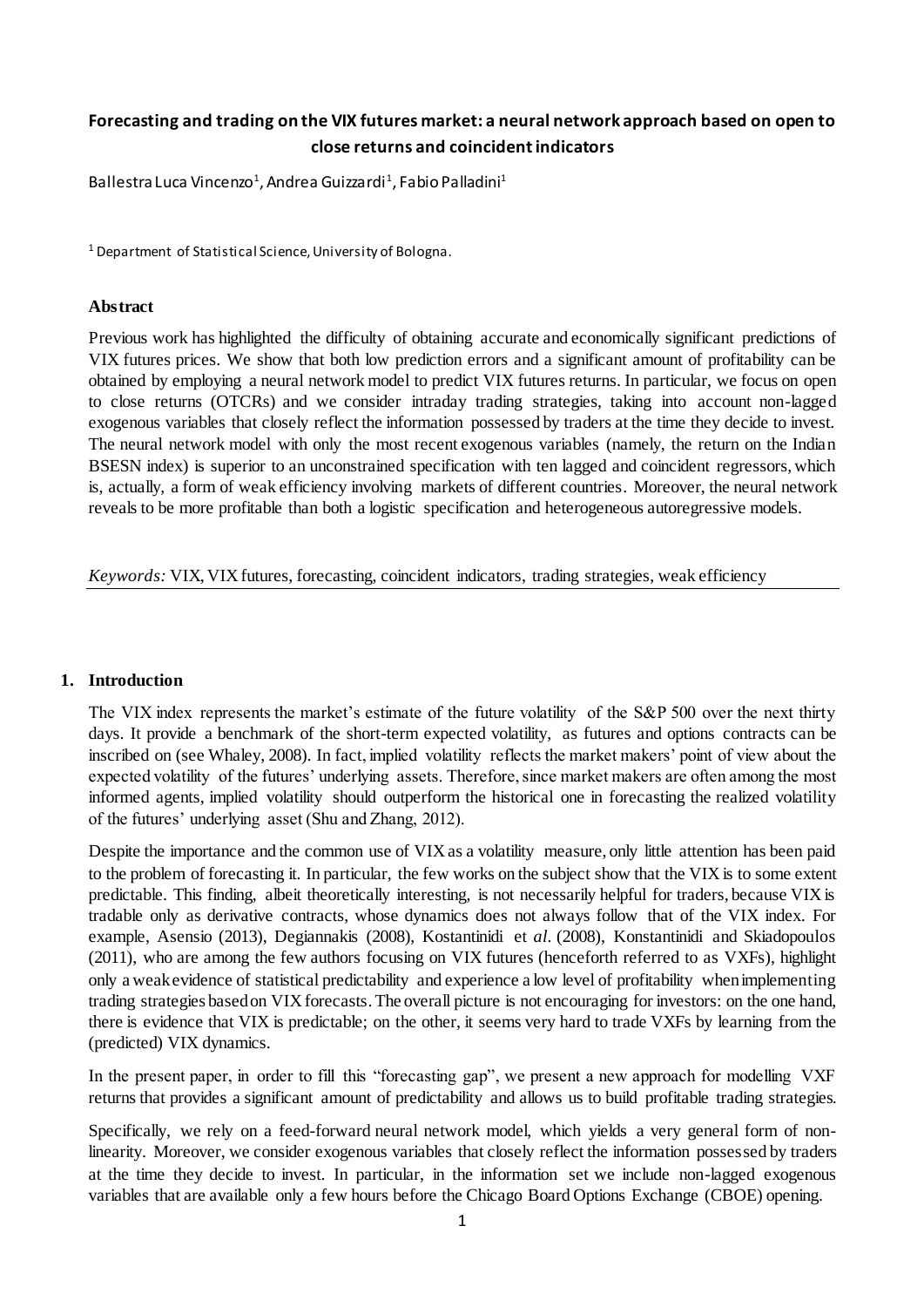Instead of forecasting VXF daily returns (DRs), we predict VXF open to close returns (OTCRs), which are free of spurious effects related to trading timing (Anderson et *al*., 2012). No less importantly, by considering intraday returns we can easily connect forecast performances to the profits earned by those investors who open and close a position on the same day, taking advantage of the fact that stock volatility is substantially higher intraday than overnight (Muravyev and Ni, 2016).

The contribution of the present paper is fourfold: first, we show that, by using an appropriate modelling approach, accurate predictions of OTCRs on VFX can be obtained.

Second, we show that a neural network model whose only input variable is the most recent exogenous one (namely, the return on the BSESN index) is superior to an unconstrained model with ten lagged and coincident regressors. That is, VXF prices strongly reflect the most recent publicly available information, which is, actually, a form of weak efficiency involving markets of different countries.

Third, we compare the VXF OTCR prediction provided by the neural network model with that yield by a logistic specification, by a simple (Naïve) model always forecasting negative VXF OTCRs, and by both a heterogeneous autoregressive (HAR) and two augmented heterogeneous autoregressive (HAR\_X) models. The results obtained reveal that the neural network significantly outperforms all the other models as far as mean directional accuracy is concerned.

Fourth, we simulate and test various trading strategies, with different abilities to filter out false signals. Again, the predictions of the neural network model turn out to be more profitable than those of the rival models.

The remainder of the paper is organized as follows. Section 2 describes the main issues related to predicability and profitability in the VIX/VXF market. Section 3 presents the model specifications, as well as the measures of forecast accuracy and profitability. Section 4 shows and discusses the main estimation results, focussing on the comparative assessment of the models' predictions and on the profitability of the corresponding trading strategies (considering both VXF OTCRs and VFX DRs). Finally, Section 5 concludes.

# **2. Main issues related to predictability and profitability in the VIX/VXF market**

Research on VIX has been largely dominated by autoregressive conditional heteroscedasticity models taking into account non-linearity, long memory features and/or lagged exogenous variables. Ahoniemi (2006) tests and compares the predictive capabilities of probit, ARIMAX-GARCH and ARFIMA models. By considering a large set of U.S. financial and macroeconomic variables, she finds that the addition of exogenous regressors enhances forecasting performance, whereas improvements from adding GARCH errors or long memory features are negligible. Degiannakis (2008) introduces a threshold effect to model asymmetry, but no incremental information in forecasting VIX is obtained. Konstantinidi et *al*. (2008) model several implied volatility indices, including VIX, in a multivariate VAR framework, which, however, does not yield any significant improvement in forecasting. Long memory features are also exploited, among others, by Fernandes et *al*. (2014), who apply a heterogeneous autoregressive (HAR) model coupled with a neural network to better capture non-linearities. Nevertheless, they find only little evidence of non-linearity, since the HAR model augmented by the neural network performs as well as the linear HAR model with no neural network. Psaradellis and Sermpinis (2016) analyze three volatility indices including VIX, and, by employing support vector regression models coupled with a genetic algorithm, find significant evidence of strong non-linearities.

Other approaches look at both VIX and VXF prices, with the aim to study causality direction, and/or to investigate the forecast accuracy and the profitability of trading the VXFs. Shu and Zhang (2012) find that VXF prices drive spot VIX if a linear model is employed. However, after searching for non-linear relationships, both spot and futures prices react simultaneously to the arrival of new information. Jabłecki et *al*. (2015) and Luo and Zhang (2012) show that the shape of the implied volatility term structure and the volatility risk premium help in forecasting VIX.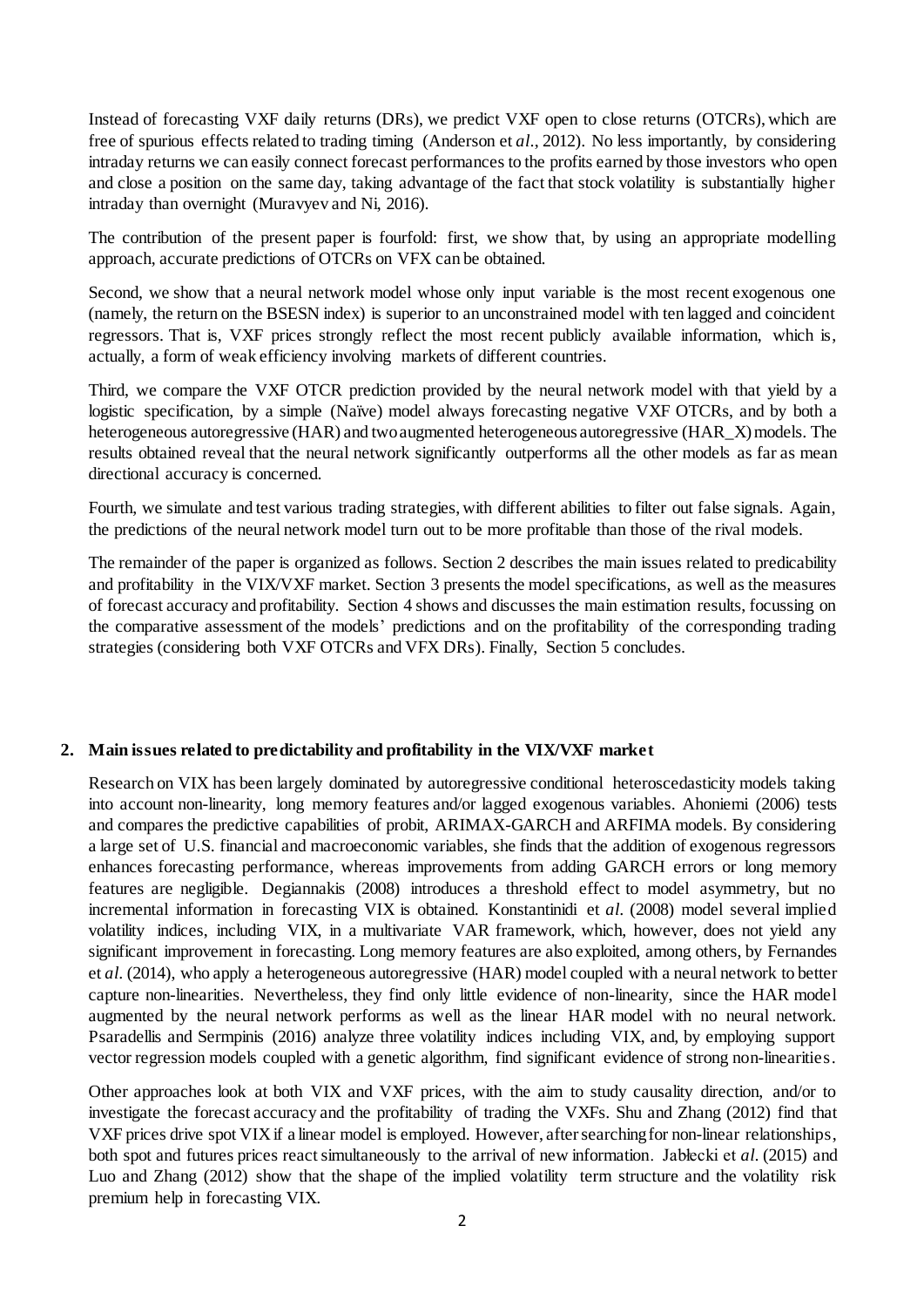A very important point to remark is that the predictability of the VIX index does not necessarily imply that VXF prices can be predicted too. This is clearly pointed out by Degiannakis (2008), who observes that in the 26% of the trading days the log-returns of VIX and of its futures have opposite signs. He concludes that "an agent cannot utilize VIX predictions in creating abnormal returns in implied volatility futures markets", and highlights the need for future work focusing directly on the predictability of VXFs. As well, Degiannakis (2008), Kostantinidi et *al*. (2008), Konstantinidi and Skiadopoulos (2011), despite finding some evidence of predictability of the VIX index, do not succeed in using VIX forecasts to construct profitable trading strategies.

Asensio (2013) addresses the topic from a more theoretical point of view, and, to stress out the complexity of the VIX/VXF market, talks about a "VIX-VFX Puzzle". In particular, he identifies a number of factors that cause VXFs to be "consistently overpriced relative to the subsequent moves in the underlying VIX index".

To provide an intuition of the VIX-VXF Puzzle, we have computed the correlation between the DRs on VIX and the DRs on the VXF on the time interval from March 26, 2007 to December 20, 2016. For the VXF, we use the continuous time series provided Thomson Reuters Datastream (Type 0), which contains the prices of either nearest contract month futures or second nearest contract month futures (more details about time series construction can be found in Thomson Reuters Datastream (2010)). We found that the correlation is 0.823 when considering the whole data set (2454 observations), and falls down to 0.783 when taking the average of the correlations computed on monthly sub-samples (in the chosen time interval we have 116 monthly subsamples). Furthermore, in Figure 1.a we show how the monthly correlations varies over time. As we may observe, the profile is quite erratic, with many spikes around 0.4 and a minimum close to 0.2.

If we consider the correlation between VIX OTCRs and VXF OTCRs, the trading gap between VIX and VXF is still more serious: the correlation is 0.767 on the whole data set, and falls to 0.771 if we compute the average of the correlations on the 116 monthly sub-samples. Moreover, as shown in Figure 1.b, the correlation dynamics is still very erratic.

Therefore, since the dynamics of VXFs does not closely reflect that of the VIX, even very accurate predictions of the VIX may not allow an investor to earn significant profits by trading VIX futures as highlighted in the literature.

We shall acknowledge that, according to Psaradellis and Sermpinis (2016), VIX forecasts can yield a "noteworthy prospect" of achieving economically significant profits in the VXFs market. In particular, they apply a non-linear long-memory model to predict the VIX, and then they go long (short) in the VXF when the forecasted value of the index is greater (smaller) than its current value. Nevertheless, even if Psaradellis and Sermpinis succeeded in constructing profitable trading strategies, due to the poor and erratic correlation between the VIX and its futures, an investor who trades VXFs based on VIX forecasts could fail to obtain significant profits anyway.



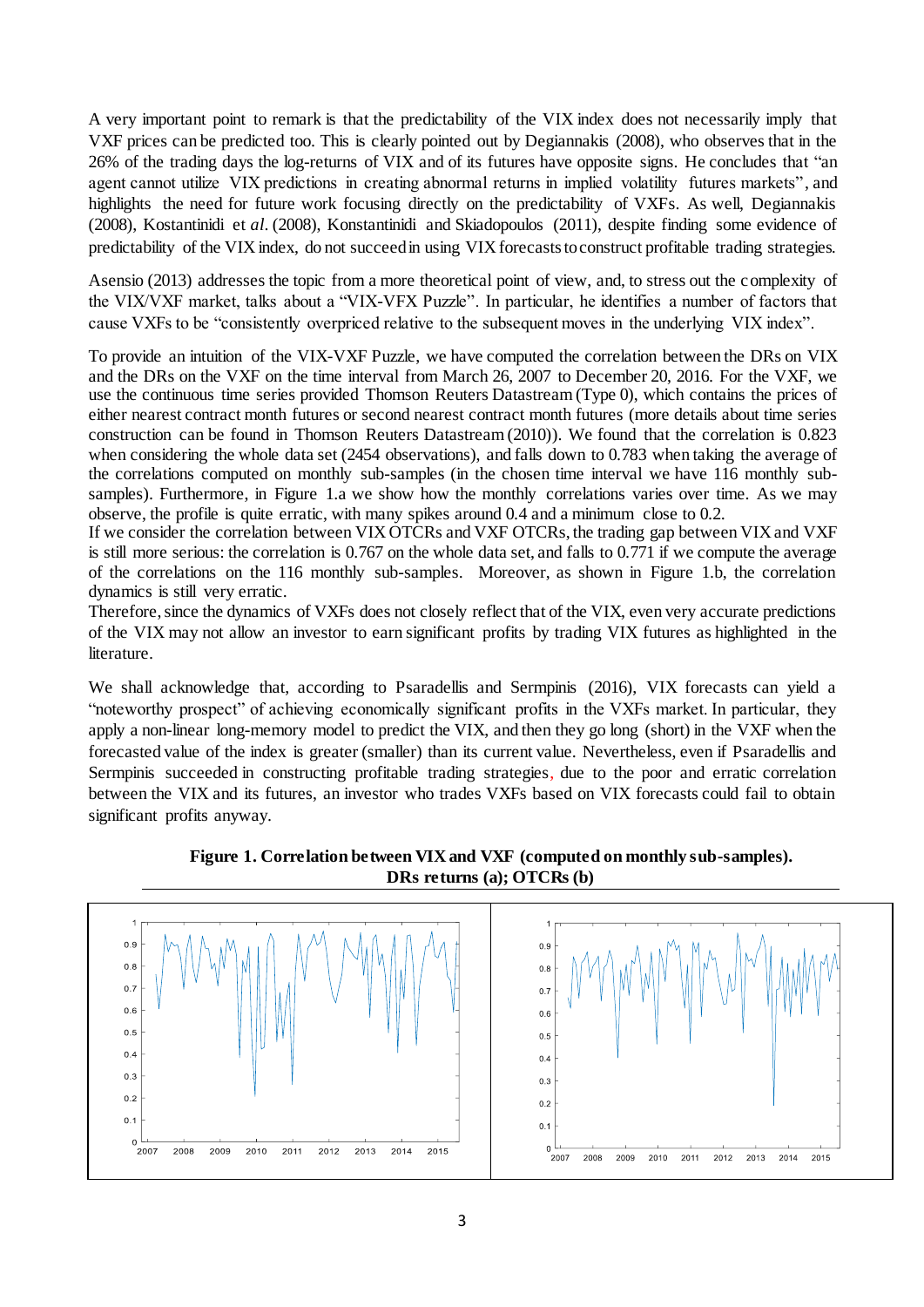To fill the trading gap between VIX and VXF, Jablecki at *al*. (2014) propose an original and interesting approach that takes into account both the current level of VIX and the volatility term structure. However, even if they succeed in building some profitable trading strategy, their predictions of VXF levels do not outperform naïve forecasts.

To overcome the non-tradability of the VIX index, as well as to avoid the use of VIX futures, some authors (see Ahoniemi, 2006 and Degiannakis et *al*., 2018) propose trading sessions based on buying/selling straddles of options on the S&P 500. The predictions on the VIX drive the decision to buy or sell the straddle, and, in particular, a long/short position is taken if the VIX is expected to rise/fall. However, such an approach is guaranteed to be profitable only if the strikes of the traded straddles coincide with the S&P (i.e. the straddles are delta-neutral), which cannot always be the case due to the limited number of straddle strikes that are available on the market.

Finally, while some authors have already focused on the predictability of DRs on VXFs, no one has ever tested either the predictability of opening to close returns on VXFs or the profitability of the related trading strategy that amounts to opening and closing a position on the same day.

# **3. Methodology and data**

In order to bypass the complex, and, at least to some extent, non-predictable relationship between the VIX and its futures, we directly model the VXF dynamics. We use a neural network approach, which, as suggested by the literature, appears to be more successful than a (linear) time series approach in anticipating the evolution of the implied volatility.

Furthermore, the choice of the exogenous variables is very important too. When modelling financial phenomena, it is common practice to take the information set from the same market to which the variables being explained belong. Nevertheless, as suggested by Shen et *al*. (2012), under weak efficiency hypothesis, price dynamics in markets that close right before or at the very beginning of U.S. trading, should incorporate much more information than lagged variables on the U.S. market. Therefore, we augment the information set by some "coincident indicators" taken from Asian stock exchange markets leveraging the time zone difference.

The VIX index is calculated using options with two consecutive expirations having more than 23 days and less than 37 days to expiration (for further information see CBOE, 2015). Typically, once a week, some of the options used for the calculation start having less than 24 days to expiration, and thus they are rolled to new maturities. When this happens the VIX index usually experiences a jump, and, consequently, if returns are computed as the log closing price difference between two consecutive days, some bias arises.

To avoid this problem, we set our dependent variable as the VXF open-to-close return (OTCR), which is calculated as  $ln(close_t) - ln(open_t)$ . OTCRs offer the advantage of taking into account only the "genuine" autocorrelation that arises from partial price adjustment and time-varying risk premia (Anderson et *al*., 2012), and incorporate the relevant information about the variability of financial assets, since stock volatility is substantially higher intraday than overnight (Muravyev and Ni, 2016). No less importantly for the purposes of the present work, the use of intraday returns allows to easily connect the forecasting performances to the profits earned by a trader who opens and closes a position on the same day. In this respect, it is also worth observing that, from the practical standpoint, a trading strategy that consists on buying/selling a VXF is not affected by small liquidity issues, since, the liquidity of futures' market has considerably grown over the years (Shu and Zhang, 2012).

With respect to the usual approach based on the log difference between subsequent closing prices, we acknowledge that we do not measure any overnight gap. Nevertheless, this does not represent a limit, because we consider a trading strategy that open and close the positions within the same day.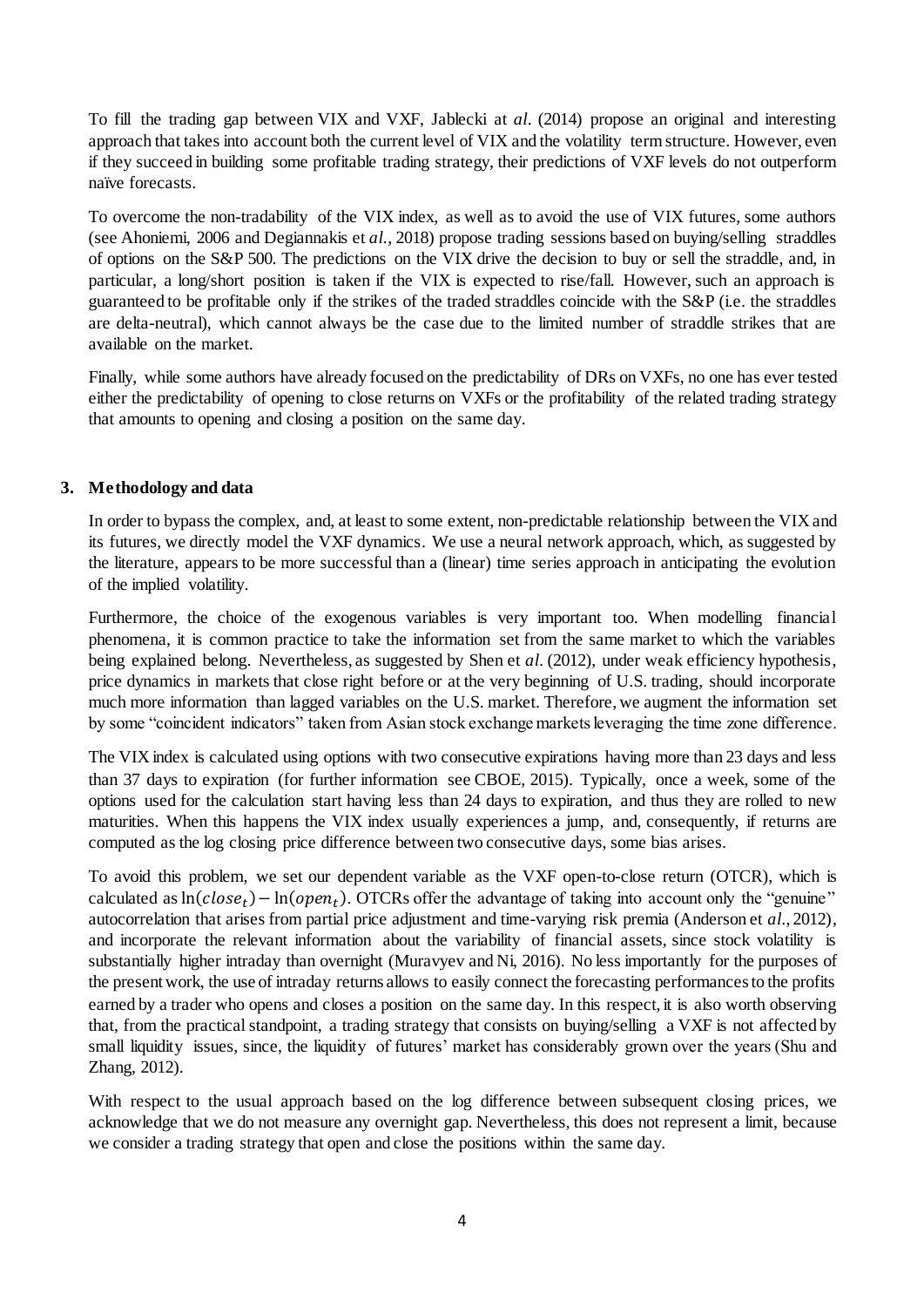#### 3.1 *Models specification*

Both the VFX and the VIX, as well as the variables used to explain them (see Section 3.3), are collected at a set of (consecutive) trading days  $1,2, \ldots, T_3$  (so that  $T_3$  denotes the size of our dataset). Then, we fix two positive integers  $T_1$  and  $T_2$ , such that  $T_1 < T_2 < T_3$ , in order to form three sub-samples. Precisely, the training set, containing the data observed at days  $1,2, \ldots, T_1$ , is used to estimate the econometric models. The validation set, containing the data observed at days  $T_1 + 1$ ,  $T_1 + 2$ , ...,  $T_2$ , is used to train the neural network, so as to minimize overfitting problems (that is, to reach a trade-off between model complexity and expected forecasting accuracy). The first  $T_2$  observations are also used for optimizing the parameters of the employed trading strategy.

A third subset, the test set, containing the data observed in  $T_2 + 1$ ,  $T_2 + 2$ , ...,  $T_3$ , is exploited to assess both the ex-post forecast performance of the models and the profitability of the resulting trading strategies. We model intraday returns on the VXF by means of a multilayer augmented feed-forward neural network, a black-box approach proved to be able to approximate complex (non-linear) relationships (see Thenmozhi, 2006).

We specify a single hidden layer neural network. The input layer is made by *S* nodes, or neurons, that correspond to the explanatory variables. A constant term  $w_{0}$  (the so-called bias) is also included. These input terms are first multiplied by a matrix *W* of weights and then transformed by a non-linear function (the so-called transfer or activation function, which we denote by *f*):

$$
h_j(x_1, x_2, \dots, x_S) = f(w_{j,0} + \sum_{i=1}^S w_{j,i} x_i), \quad j = 1, 2, \dots, J,
$$
 (1)

where  $J$  is the number of neurons in the hidden layer, to be selected according to the parsimony principle (so as to achieve the best trade-off between complexity and forecasting accuracy). Following a common approach, the activation function is chosen to be the hyperbolic tangent function:

$$
f(z) = \frac{e^z - e^{-z}}{e^z + e^{-z}}.
$$
 (2)

Then, as happens for input nodes, the hidden neurons' output is sent to the output layer, multiplied by a second matrix *V* of weights and transformed by a non-linear function:

$$
out_n(h_1(\cdot), h_2(\cdot), ..., h_j(\cdot)) = f(v_{n,0} + \sum_{j=1}^J v_{n,j} h_j(\cdot)), \quad n = 1, 2,
$$
 (3)

where out is a two dimensional vector representing the final neural network prediction, in particular if out<sub>1</sub>  $\lt$ out<sub>2</sub> the OTCR VFX is forcasted down, whereas if  $out_1 > out_2$  the OTCR VFX is forcasted up. Normally, each node in a given layer is connected to all the nodes. Given the number of hidden layers (which in our case is one), the complexity of the model and its capability to approximate the input depend on the number of neurons *J*. However, parsimony is usually seen as the leading principle for model specification as complexity increases both the risk of overfitting and the computational time. Once the structure of the neural network is created, the parameters are estimated by minimizing a suitable loss function, which is done by applying a numerical optimization algorithm (in the network terminology, we say that the network is trained with a learning algorithm). The loss function we choose, which is very common for our two-class problem, is the "softmax cross-entropy":

$$
E = -\sum_{n=1}^{2} y_n \ln \left( \frac{e^{out_n}}{e^{out_1} + e^{out_2}} \right), \quad n = 1, 2,
$$
 (4)

and either  $(y_1, y_2) = (0, 1)$  if the observed direction of the OTCR VFX is down or  $(y_1, y_2) = (1, 0)$  if the observed direction of the OTCR VFX is up. The problem of bad local minima is dealt with by considering different starting points in the learning phase.

To evaluate whether the complexity and non-linearity implied by the neural network approach worth it, the following logistic regression is used as a benchmark to compare with: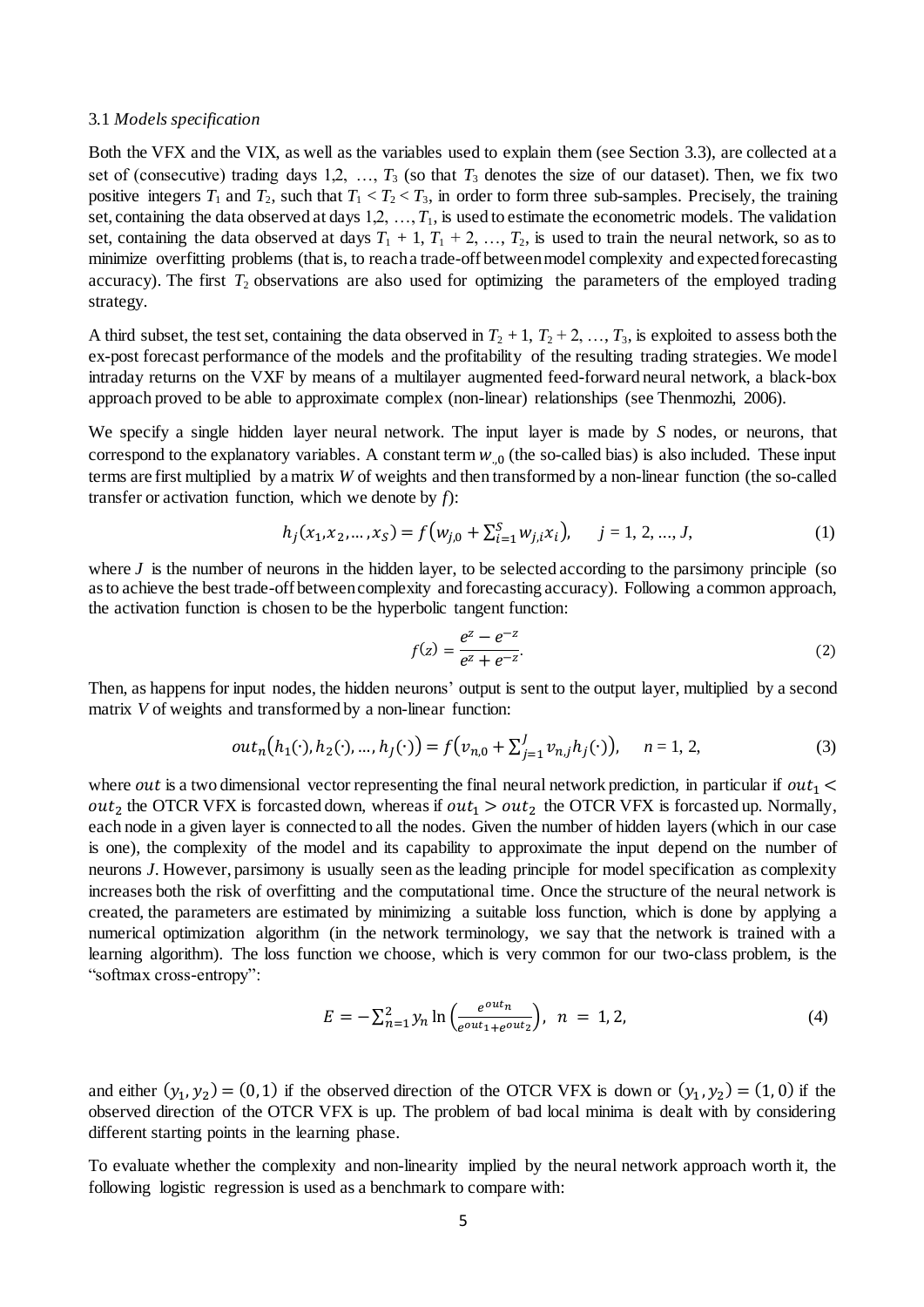$$
\pi(x) = \frac{e^{\beta_0 + \sum_{j=1}^{5} \beta_j x_j}}{1 + e^{\beta_0 + \sum_{j=1}^{5} \beta_j x_j'}}\tag{5}
$$

where  $\pi(x)$  denotes the probability that the future observation is positive and  $x_1, x_2, ..., x_s$  are the same lagged endogenous and/or exogenous variables that we employ in the neural network model.

Moreover, always for comparison purposes, we consider a simple model (Naïve) that always predicts VXF OTCRs to be negative (since the empirical examination of the VXF time series shows that negative OTCRs are more likely to occur than positive OTCRs).

Finally, to compare with a more conventional approach, we also try to forecast VXF movements based on VIX predictions. Specifically, we use a Heterogeneous Autoregressive model of Realized Volatility (HAR) and an augmented HAR (HAR\_X) to predict VIX. The HAR model, which is originally due to Corsi (2009), and the HAR\_X model are often employed for predicting the volatility of financial time series, since they are parismonious approaches and can capture long-memory effect (see, e.g., Busch et *al*. 2011, Degiannakis and Filis, 2017, Degiannakis et al., 2018, Fernandes et *al*., 2014).

According to the HAR model, the realized volatility (*RV*) is predicted as follows:

$$
RV_t = b_0 + b_1 RV_{t-1} + b_2 MA(RV)_{t-1}^5 + b_3 MA(RV)_{t-1}^{22} + \epsilon_t,
$$
\n<sup>(6)</sup>

where

$$
MA(RV)_{t-1}^5 = \frac{1}{5} \sum_{k=1}^5 RV_{t-k}, \quad MA(RV)_{t-1}^{22} = \frac{1}{22} \sum_{k=1}^{22} RV_{t-k}.
$$
 (7)

Instead, the HAR\_X specification predicts the realized volatility by taking also into account the current value of *S* exogenous regressors:

$$
RV_{t} = b_{0} + b_{1}RV_{t-1} + b_{2}MA(RV)_{t-1}^{5} + b_{3}MA(RV)_{t-1}^{22} + \sum_{i=1}^{S} (c_{1,i}x_{i,t} + c_{2,i}MA(x_{i})_{t}^{5} + c_{3,i}MA(x_{i})_{t}^{22}),
$$
\n(8)

where  $MA(x_i)_t^5$  and  $MA(x_i)_t^{22}$  are defined analogously to (7). The index *t* in the exogenous variables does not imply using future data that do not belong to the current information set. In fact, the exogenous regressors refer to markets closing before the VFX's opening (see Section 4.1) and thus they become available at least 4 hours in advance.

The HAR and HAR\_X models are specifically designed for forecasting realized volatility and thus they cannot be directly applied to VXF returns. Therefore, in place of RV we consider VIX. By doing this, we predict the VIX based on either (6) or (8), and then we forecast the future direction of the VXF OTCR as follows:

$$
\begin{cases}\nV X F_t - V X F_t < 0 \text{ if } V X F_t - V X F_t < 0 \\
V X F_t - V X F_t > 0 \text{ if } V X F_t - V X F_t > 0 \\
V X F_t - V X F_t = 0 \text{ if } V X F_t - V X F_t = 0.\n\end{cases} \tag{9}
$$

#### 3.2 *Forecast accuracy*

To measure forecast accuracy, one can use either a loss function based on the magnitude of the forecasting error, such as the mean square forecasting error (MSFE) and the mean absolute forecasting error (MAFE), or,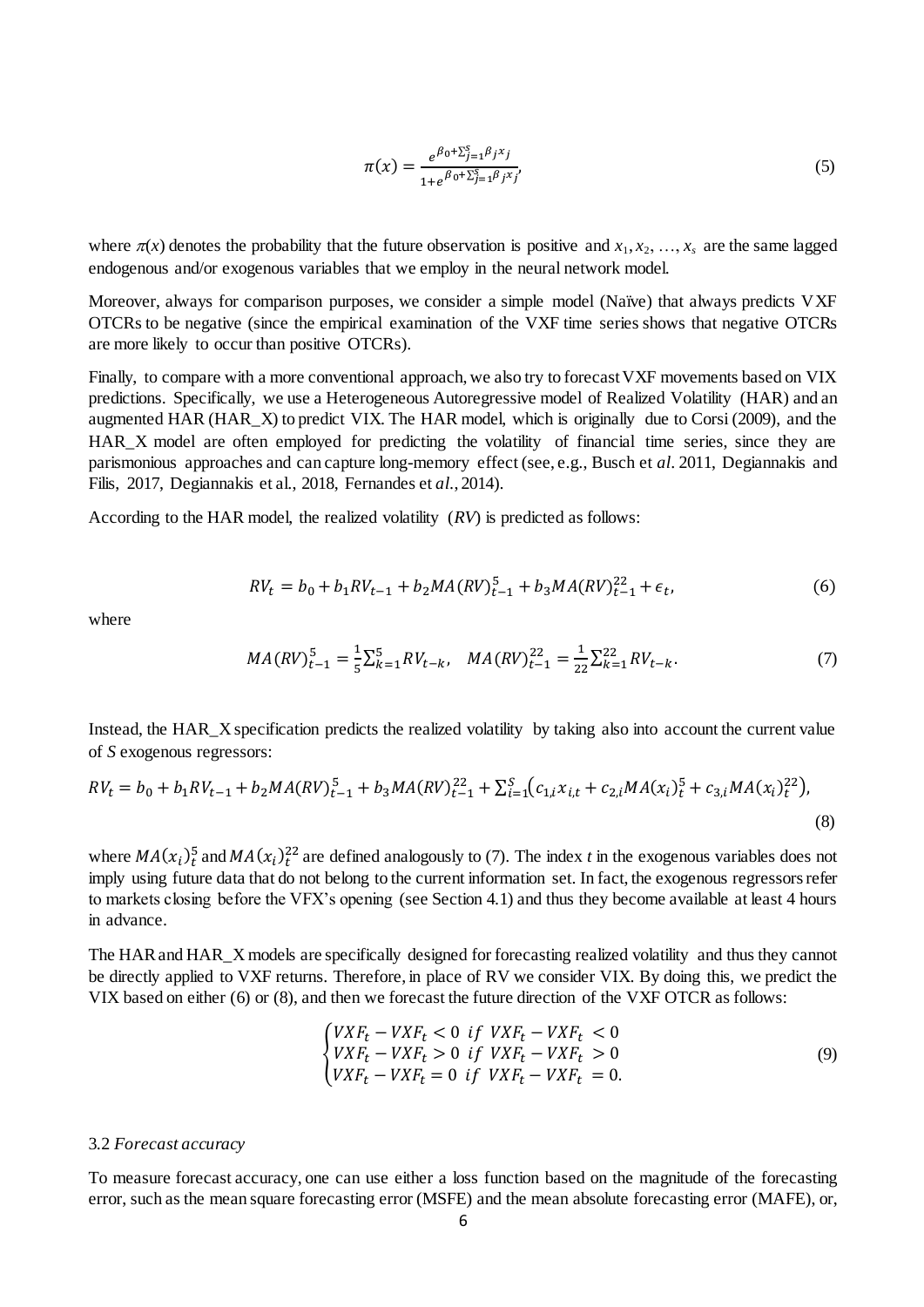instead, a classification loss function (directional forecasting). If the former approach is the most popular in the literature, the latter allows for a better assessement of potential profitability. In fact, as shown by Leitch and Tanner (1995), Diebold and Mariano (1995) and Granger and Pesaran (2000) among others, directional accuracy (DA) is more connected with profits than standard accuracy measures such as MSFE. In addition, Blaskowitz and Herwartz (2011) emphasize the robustness of DA in the presence of signal bias and outliers. Finally, some papers (see, e.g., Degiannakis, 2008 and Costantini et *al*., 2016) combine DA with the profit/loss of a trading strategy, and obtain decision-based loss functions that allow one to assess accuracy in economic terms.

Therefore, in the present paper we employ the mean directional accuracy, which, for the *k*-th model (we are going to compare six different models) is computed as follows:

$$
MDA_k = \frac{1}{T_3 - T_2} \sum_{t=T_2+1}^{T_3} \mathbf{1}_{sign(OTCR_t)} = sign(\widehat{OTCR}_{k,t}),
$$
\n(10)

where  $\widehat{OTCR}_{kt}$  denotes the OTCR at day *t* forecasted by the *k*-th model, and **1** an indicator function that is equal to one if the two signs coincide, and zero otherwise.

We test directional forecasting accuracy with the market-timing test for predictive accuracy (Pesaran and Timmermann, 1992). The null hypothesis is that the predicted and the realized signs are independent, i.e. the forecasted market directions do not inform on the sign of the realized returns. Granger and Pesaran (2000) provide the following version of the test:

$$
PT = \frac{\sqrt{T_3 - T_2} \left( \frac{Npp}{Npp + Nnp} - \frac{Npn}{Npn + Nnn} \right)}{\left( \frac{\hat{\pi}_f (1 - \hat{\pi}_f)}{\hat{\pi}_0 (1 - \hat{\pi}_0)} \right)^{1/2}},
$$
(11)

where the subscripts  $p$  and  $n$  indicate positive and negative VXF returns, respectively,  $N_{pn}$  is the number of times the VXF return was negative and the forecast was positive, and  $N_{pp}$ ,  $N_{nn}$ ,  $N_{np}$  are defined accordingly. Moreover,  $\hat{\pi}_o = \frac{N_{pp} + N_{np}}{T_{eq} - T_{eq}}$  $\frac{3}{T_3-T_2}$  is the probability that returns are positive and  $\hat{\pi}_f = \frac{N_{pp} + N_{pn}}{T_3 - T_2}$  $\frac{p p + p q n}{T_3 - T_2}$  is the probability that returns are forecasted to be positive. As shown by Granger and Pesaran (2000), under the null hypothesis that the predicted and the realized signs are independent, *PT* has a standard normal distribution (with zero mean and unitary variance). Thus, we can easily test if the predicted and the realized signs are independent by comparing with the quantile of the standard normal distribution.

We devote a special attention to data-snooping biases, a common problem in inference with non-linear models because of the many degrees of freedom that are lost. Therefore, in order to assess if the predictive superiority of the neural network is systematic and not due to luck, we assess the predictive performance of this highly parametrized non-linear specification by applying a Monte Carlo cross validation technique. Specifically, we consider 1000 random permutations of the sequence of days  $1, 2, ..., T_3$  in which data are observed. In each permuted sequence we form the training set with the data at places  $1, 2, ..., T_1$ , the validation set with the data at places  $T_1 + 1$ ,  $T_1 + 2$ , ...,  $T_2$ , and the test set with the data at places  $T_2 + 1$ ,  $T_2 + 2$ , ...,  $T_3$ . By doing that, for each of the 1000 permutations we have a different (random) distribution of all the economic variables among the training, validation and test sets. Then, we check the distribution of the mean directional accuracy of the simulated neural network model over the set of Monte Carlo permutations.

Furthermore, we also evaluate the superior predictive ability (SPA) of the rival models applying the test developed by Hansen (2005), which is briefly described in the following. We consider, in turn, each model as the benchmark to compute the following relative performance at time *t* of model *k*:

$$
d_{k,t} \equiv L\big(\text{sign}(OTCR_t), \text{sign}(\widehat{OTCR}_{0,t})\big) - L\big(\text{sign}(OTCR_t), \text{sign}(\widehat{OTCR}_{k,t})\big),\tag{12}
$$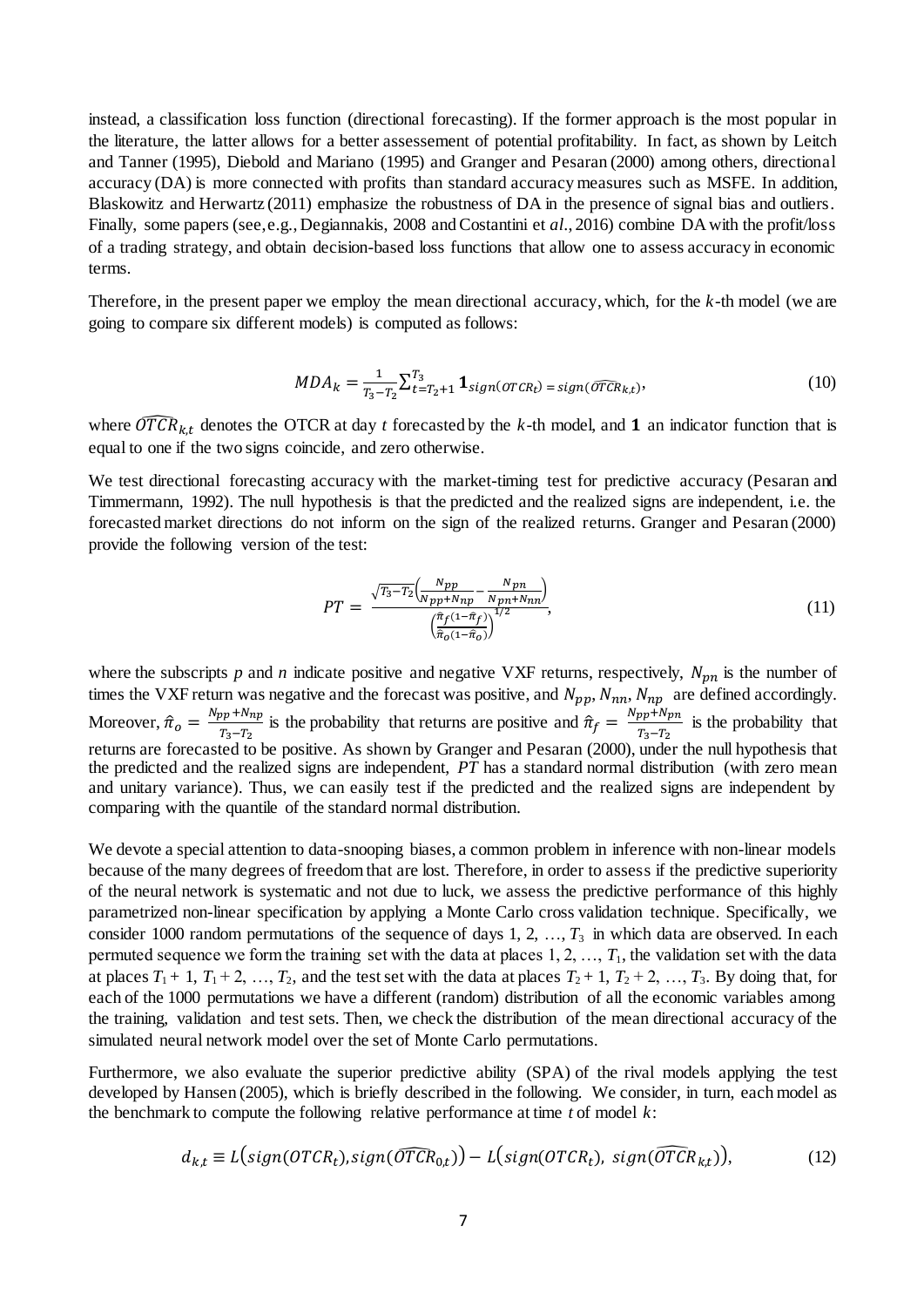where  $k = 0$  refers to the model chosen as the benchmark, whereas  $k = 1, 2, \ldots$  refer to the rival models and  $L(\cdot)$  is a given loss function. Let us consider the sample average of  $d_{k,t}$ :

$$
\overline{d}_k = \frac{1}{T_3 - T_2} \sum_{t = T_2 + 1}^{T_3} d_{k,t},\tag{13}
$$

and let us define:

$$
A_k = \sqrt{T_3 - T_2} \cdot \overline{d}_k. \tag{14}
$$

Moreover, let  $\hat{\omega}_k$  denote a consistent estimator of the standard deviation of  $A_k$ . Then, the null hypothesis of the test is that the predictive ability of the benchmark is superior to that of the other five models. Such an hypothesis is rejected based on the significance of the studentized test statistic

$$
T^{SPA} \equiv \max\left[\max_{k=1,2,\dots,\widehat{\omega}_{k}}, 0\right].\tag{15}
$$

Suitable p-values for the statistics  $T^{SPA}$  are calculated based on bootstrap resamples.

The trading strategy we consider is as follows: at day  $t$ , depending on the forecasted value of  $OTCR<sub>t</sub>$ , either we do nothing or we take a long/short position on the VXF when the market opens and liquidate it when the market closes. Accordingly, we measure the total profit in the time interval from day  $T_2 + 1$  to day  $T_3$  by using the cumulative directional value:

$$
CDV = \sum_{t=T_2+1}^{T_3} DV_t, \tag{16}
$$

where

$$
DV_t = O_t \cdot OTCR_t, \tag{17}
$$

with  $O_t = 1, -1$ , or 0 if at day *t* we take a long, a short or a flat position, respectively. The Hansen test described above is also used to assess the superior ability of the models in generating profits. In particular, we use the opposite of the directional value (17) as a loss function in (12).

#### 3.3 *Dataset*

We take into account the VIX futures continuous time series constructed by Thomson Reuters Datastream (Type 0), which contains the prices of either the nearest contract month futures or the second nearest contract month futures. We consider daily data from March 26, 2007 to September 30, 2017, removing days with no value (e.g. holidays). With this choice, we collect  $T_3 = 2639$  observations on the whole dataset. To form the training, validation and test sets introduced in Section 3.2, we set  $T_1 = 1718$ ,  $T_2 = 2086$  (i.e., the training set contains data from March 26, 2007 to January 21, 2014, the validation set contains data from January 22, 2014 to July 8, 2015, the test set contains data from July 9, 2015 to September 30, 2017).

We compute the logarithmic OTCR series of both VIX and VXF. Descriptive statistics (for the sub-sample made of the first  $T_2$  observations) are provided in Table 1.

As is typical of many financial time series, the distributions of log-returns are slightly asymmetric and show a kurtosis greater than three. The Jarque-Bera (JB) normality test always allows to reject normality (*p* < 5%). The time series of both VIX and VXF returns are stationary as indicated by the Augmented Dickey-Fuller (ADF), Philips-Perron (PP) and KPSS tests. However the futures oscillates less than its underlying (i.e. the difference between maximum and minimum is smaller).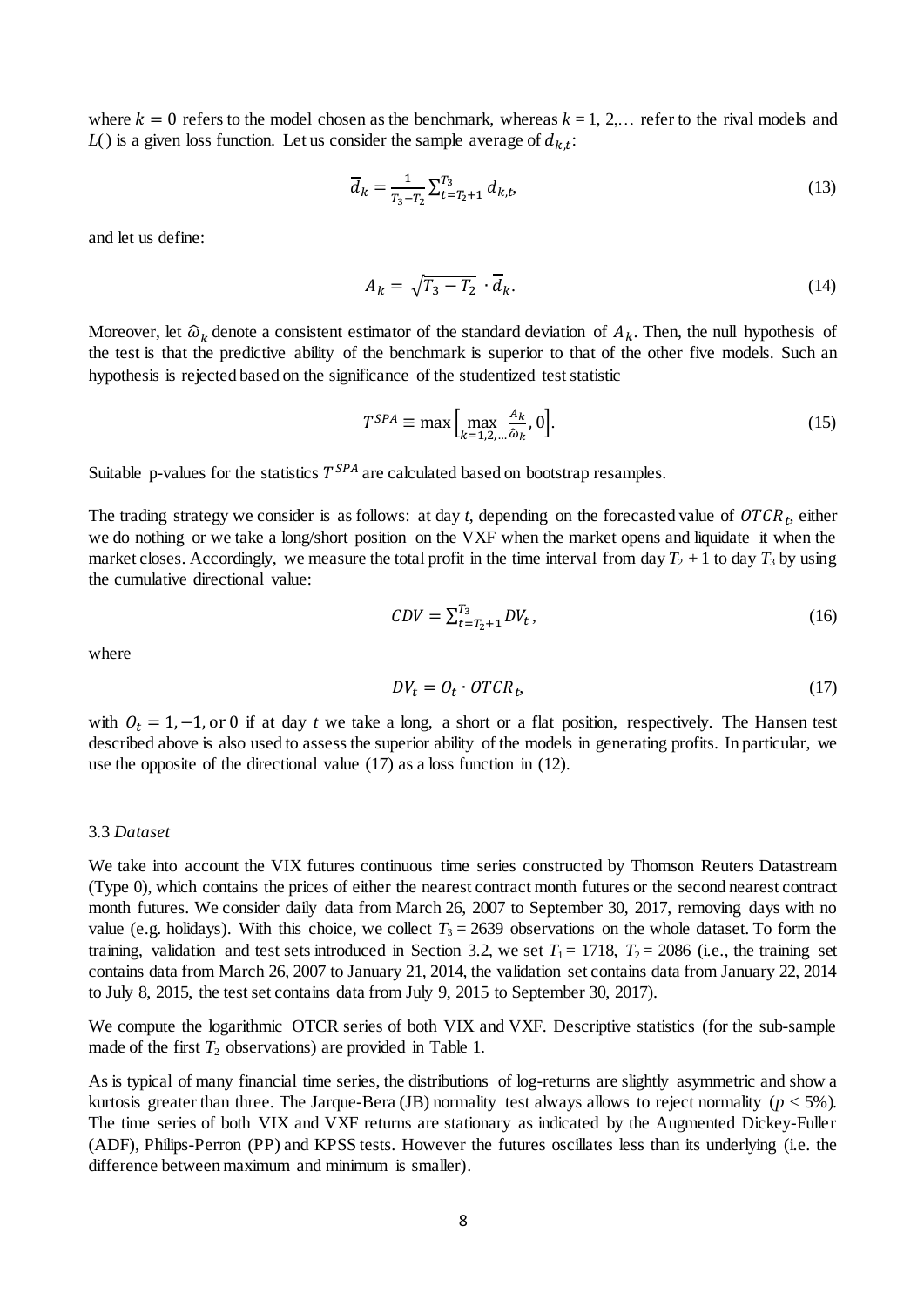|                           | VIX       | VXF       |
|---------------------------|-----------|-----------|
| Mean                      | $-0.0056$ | $-0.0010$ |
| Median                    | $-0.0108$ | $-0.0033$ |
| Minimum                   | $-0.2844$ | $-0.2030$ |
| <b>Maximum</b>            | 0.3270    | 0.1930    |
| <b>Standard Deviation</b> | 0.0590    | 0.0352    |
| <b>Skewness</b>           | 0.690     | 0.299     |
| Kurtosis                  | 5.97      | 6.27      |

**Table 1: Descriptive statistics on OTCR**

Thomson Reuters Datastream is also the source of the independent variables. We consider both lagged endogenous and exogenous selected among the Asian world stock indices that close right before the opening of the U.S. market in order to account for possible market sentiment on latest economic news or response to progress in major world affairs (see, e.g., Shen et al., 2012). Specifically, variables are selected by looking at their correlation with the VXF OTCR. Results suggest to keep lags 0 and 1 of the DRs of the following four indices: Nikkei 225 (N225), Hang Seng (HSI), ASX 200 (ASX200) and SENSEX (BSESN). To allow for a possible autoregressive dependence we also keep the first two lags of the dependent variable, even if the (linear) autocorrelation function was not significant. Values for non-lagged indices are available from 8.30 to 5 hours prior to the opening of the CBOE. Therefore, we try to exploit as much as possible the information available to traders in their "nowcasting" activity, assuming that they need a minimum time lag in order to estimate models and set up their investment strategies. We do not consider data from European markets.

Data also exhibit significant cross-correlations at higher order for BSESN and N225, but we do not take into account this in accordance with the parsimony principle. We also exclude macroeconomics, bonds or commodity because their informative content is often questioned in the literature (see, e.g., Psaradellis and Sermpinis, 2016).

In summary, we work with four independent variables, namely the DRs of the Nikkei 225, Hang Seng, ASX 200 and SENSEX. Standard *t*, JB, ADF, PP, KPSS tests show that each of these variables has zero mean and is normally distributed and mean-stationary (at the 95% confidence level). On the overall, if we count both lagged and coincident variables, we perform an initial specification step by considering, besides the intercept, ten regressors (those reported in Table 2) for both the neural network and the logistic models and fifteen regressors (those reported in Table 3) for the HAR\_X model.

## **4. Results**

## 4.1 *Modelspecification and estimation*

Let us consider the logistic regression (5) with the above 10 regressors. This model, which we call *L*10, is estimated by maximum likelihood on the sub-sample of data containing the first  $T_2 = 2086$  observations. As we may note (see Table 2), not all the variables turn out to be significant. Thus, after a backward stepwise selection process, only the current BSESN is retained (together with the intercept), since it is the only significant variable. We call this parsimonious model *L*1. It is worth noticing that BSESN contains the most recent information, since India is the market that closes last among the four we considered. *L*10 shows a better goodness-of-fit than *L*1 but it has a worse BIC, and thus the less parametrized model turns out to be our choice.

In order to account for a more general form of non-linearity, we also estimate a feed-forward single hidden layer neural network. Analogously to what done for the logistic specification, we consider two sets of inputs, namely all the 10 variables appearing in Table 2 and the current BSESN only. Models are labelled as *N*10*<sup>J</sup>* and *N*1*<sup>J</sup>* , respectively, where *J* represents the number of neurons in the hidden layer and is chosen according to the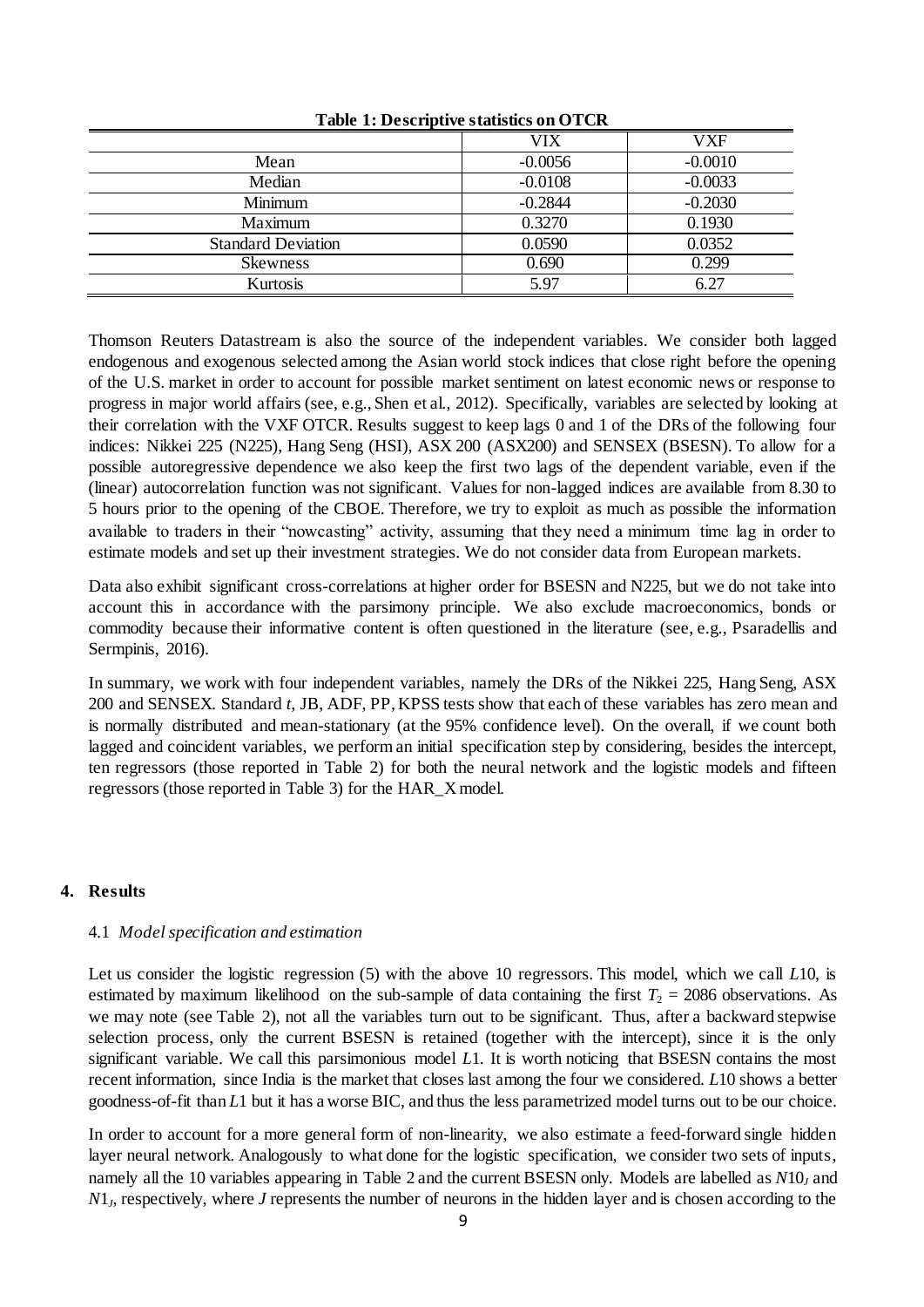procedure outlined below. For both the model with one and with ten regressors we will find the best value of *J* based on the cross entropy (4).

|                         | L <sub>10</sub>      | LI                   |  |  |  |
|-------------------------|----------------------|----------------------|--|--|--|
| Intercept               | $-0.2570**$          | $-0.250***$          |  |  |  |
| VXF OTCR <sub>t-1</sub> | $-0.0110$            |                      |  |  |  |
| VFX OTCR <sub>t-2</sub> | $-0.0060$            |                      |  |  |  |
| $ASX200$ $DR_t$         | $-0.0882$            |                      |  |  |  |
| $ASX200$ $DR_{t-1}$     | $-0.0773$            |                      |  |  |  |
| BSESN DR <sub>t</sub>   | $-0.1053**$          | $-0.0942**$          |  |  |  |
| BSESN DR <sub>t-1</sub> | 0.0462               |                      |  |  |  |
| $HSI$ DR <sub>t</sub>   | 0.0385               |                      |  |  |  |
| HSI DR <sub>t-1</sub>   | 0.0297               |                      |  |  |  |
| $N225 DR_t$             | 0.0306               |                      |  |  |  |
| $N225 DR_{t-1}$         | $-0.0064$            |                      |  |  |  |
| BIC.                    | $2.9008\times10^{3}$ | $2.8635 \times 10^3$ |  |  |  |
| Pseudo $R^2$            | 0.0112               | 0.0068               |  |  |  |
| ** $p < 0.01$           |                      |                      |  |  |  |

**Table 2. Parameters' estimations (benchmark models on VXF)**

The neural network is trained with the scaled conjugate gradient algorithm on the training set containing the first  $T_1 = 1718$  observations, and we early stop the training algorithm based on the network performance achieved on the validation set containing  $T_2 - T_1 = 368$  observations. The maximum number of iterations of the conjugate gradient method is capped at 1000.

For both the  $N1_J$  and the  $N10_J$  architectures, the number *J* of neurons in the hidden layer is chosen as follows: first of all, we generate 10000 randomly selected sets of weights, which we use as initial weights to train the neural network. Then, we consider the following expected performance indices:

$$
EP(N \cdot_J) = \frac{1}{10000} \sum_{i=1}^{10000} MDA_i(N \cdot_J), \qquad (18)
$$

where  $MDA_i$  is the mean directional accuracy (computed according to (10), with  $OTCR_i$  for  $t = 1, 2, ..., T_2$ ) that we obtain when we train the neural network starting from the *i*-th set of weights.

We let *J* vary from 2 to 20 and we find the value that maximizes the *EP* in (18). For both the *N*1*J* and the *N*10*<sup>J</sup>* specifications, the maximum  $EP(N \cdot_j)$  value is obtained with  $J=16$  neurons, which we thus identify as the best complexity for the two models. The expected performance of the network with only  $BSESN<sub>t</sub>$  as input, 16 hidden nodes and 2 output neurons is  $EP(N1_{16}) = 59.7\%$ , whereas the expected performance of the network with all the ten regressors is  $EP(N10_{16}) = 58.4\%$ . Moreover, once 16 neurons in the hidden layer are chosen, we also compute the maximum of the expected performance over the set of 10000 sets of initial weights:

$$
EP_{max} (N \cdot_{16}) = \max_{i=1,2,\dots,10000} MDA_i (N \cdot_{16}),
$$
 (19)

Both the  $N1_{16}$  and the  $N10_{16}$  networks reach the same maximum *MDA*, equal to 61.4%, while the maximum *MDA* achieved by the logistic specifications *L*1 and *L*10 is lower, namely 59.2% and 60.2%, respectively.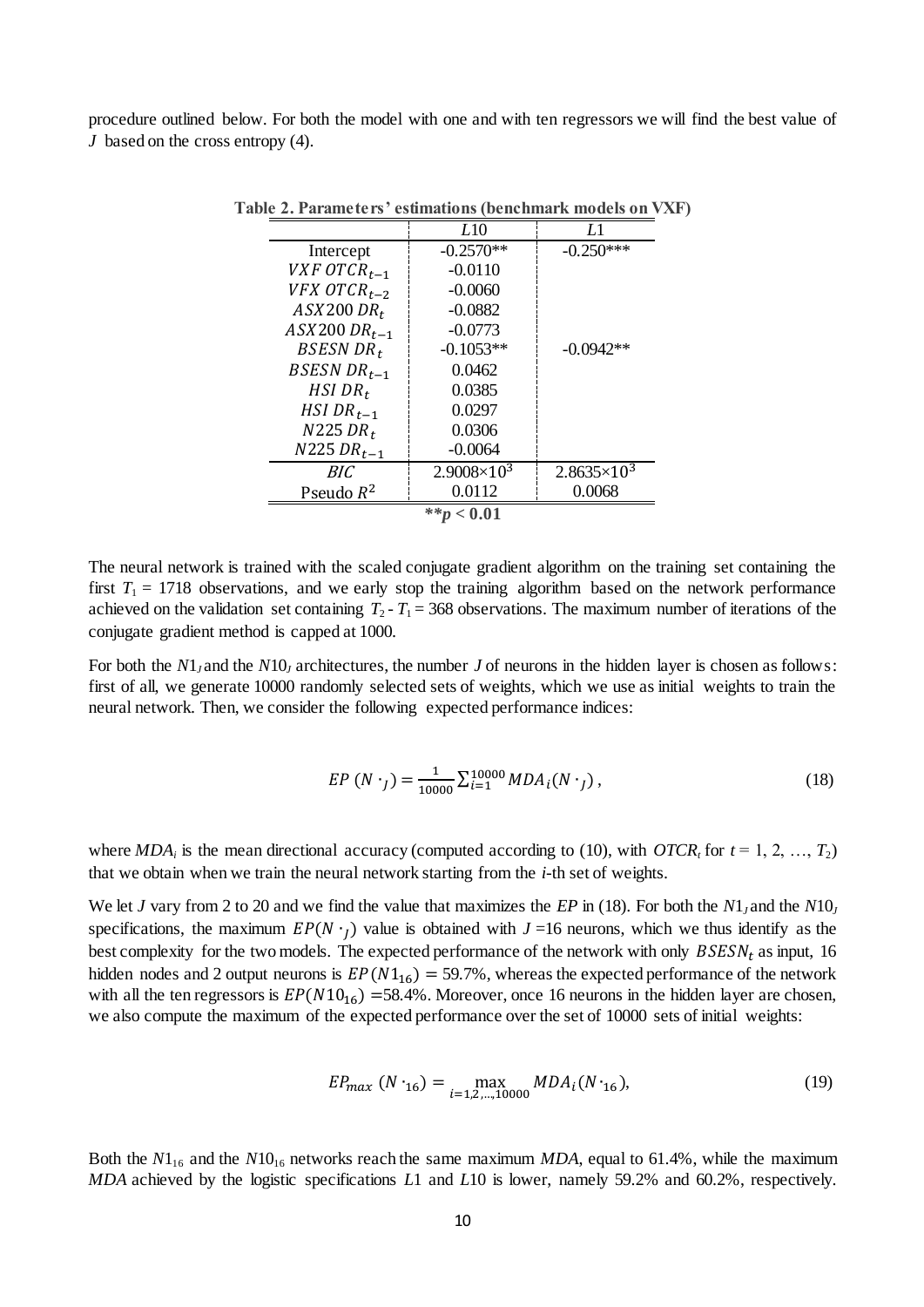Moreover, the maximum *MDA* achieved by *HAR*,  $HAR_\text{A}X_6$  and  $HAR_\text{A}X_{15}$  is 49.4%, 53.0% and 52.8%, respectively.

The gap of accuracy between the neural networks and the logistic models is essentially due to the greater ability of the networks to grasp upwards movements (those less frequent in the sample but more profitable, as their average OTCR is 2.64% vs. an average OTCR of -2.50% for negative returns). In particular, if we focus on upward returns, the maximum values of *MDA* reached by *N*1 and *N*10 are 37.8% and 41.0%, respectively, while the logistic specification performs only 38 true positives on 910 positive observations. By contrast, the neural network is superior to the HAR class in forecasting the downward movements of the VXF.

All over considered, the neural networks yield levels of prediction accuracy that are considerably higher than those achieved by other models, which indicates the existence of a marked non-linearity in the relationship between futures OCTRs and the exogenous variables.

If we agree on the fact that predictive performances constitute an effective measure of informative contents, then markets are capable to pack the information about past events into current information. That is, the dependence on the most recent indicator (the BSESN index) subsumes the information contained in all the other (less recent) variables. This conclusion holds for both the logistic specification and the neural network model, so it is robust across different types of non-linearity in the relationship linking variables. Furthermore, our finding that all the relevant information about the current events is contained in the most recent past is consistent with several empirical studies (see, e.g., Ahoniemi, 2006 and Degiannakis, 2008) showing the low predictive accuracy of time series models with long memory. For all of these reasons, only parsimonious specifications (with one input variable) of the neural network and logistic models are considered hereafter.

The estimation of the HAR and HAR\_X models, which is shown in Table 3, provides a slightly different picture. The introduction of the exogenous variables still brings a clear improvement of the BIC but now, unlike what we experienced for the logistic model, the coincident BSESN is not the only informative variable, as also the lagged endogenous and indices from other markets than India are statistically significant.

|                                         | $HAR\_X_{15}$        | $HAR_\_\mathcal{A}$  | <b>HAR</b>           |
|-----------------------------------------|----------------------|----------------------|----------------------|
| Intercept                               | $0.4524**$           | $0.3377**$           | $0.282**$            |
| VIX DR <sub>t-1</sub>                   | 0.5898**             | $0.7122**$           | $0.7913**$           |
| $MA(VIXDR)^{5}_{t-1}$                   | $0.3340**$           | $0.2368**$           | $0.1820**$           |
| $MA(VIXDR)^{22}_{t-1}$                  | $0.0564**$           | $0.0365*$            | 0.0140               |
| BSESN DR $t$                            | $-0.3055**$          | $-0.4020**$          |                      |
| $MA(BSESN DR)t$ <sup>5</sup>            | 0.0137               | $-0.1151$            |                      |
| MA(BSESN DR) <sub>t</sub> <sup>22</sup> | 0.0993               | $-0.1586$            |                      |
| $ASX200$ $DR_t$                         | $-0.2168**$          |                      |                      |
| $MA(ASX200\,DR)^5_t$                    | $-0.3076*$           |                      |                      |
| $MA(ASX200\,DR)^{22}_t$                 | 0.4116               |                      |                      |
| $HSI$ DR <sub>t</sub>                   | $-0.0602$            |                      |                      |
| MA(HSIDR) <sub>t</sub> <sup>5</sup>     | 0.0112               |                      |                      |
| MA(HSIDR) <sub>t</sub> <sup>22</sup>    | $-0.4622*$           |                      |                      |
| $N225 DR_t$                             | $-0.0387$            |                      |                      |
| $MA(N225 DR)t^{5}$                      | $-0.2180*$           |                      |                      |
| MA(N225 DR) <sub>t</sub> <sup>22</sup>  | $-0.2569$            |                      |                      |
| BIC                                     | $8.5321\times10^{3}$ | $8.5771\times10^{3}$ | $8.7977\times10^{3}$ |
| $R^2$                                   | 0.9683               | 0.9665               | 0.9624               |
|                                         |                      |                      |                      |

**Table 3. Parameters' estimations (benchmark models on VIX)**

# *\*\*p <* **0.01, \****p* **< 0.05**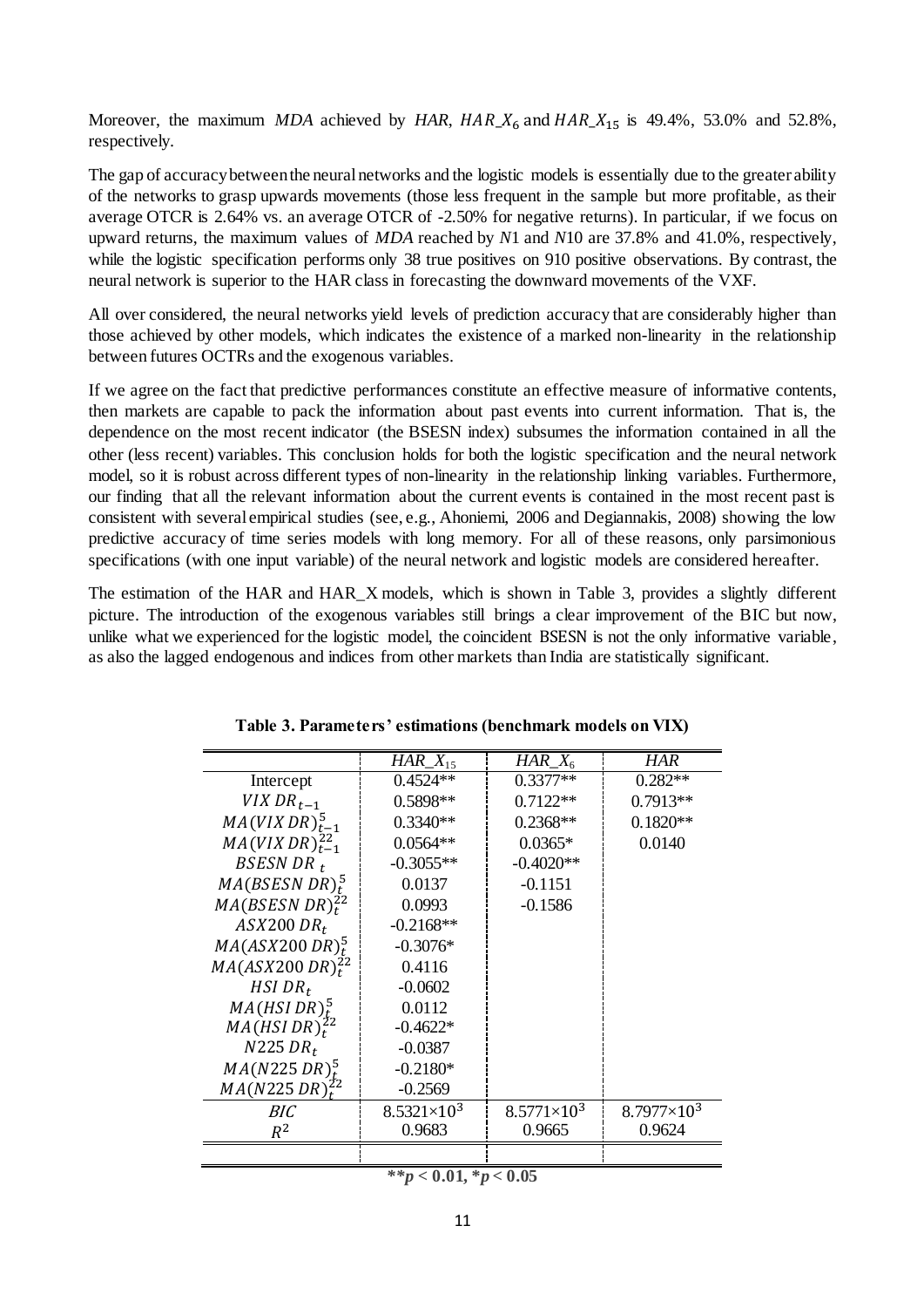Moreover, the BIC of *HAR\_X*<sub>15</sub> is slightly better than the BIC of *HAR\_X*<sub>6</sub>. Nevertheless, in order to perform a broader comparisons with the  $L1$  and the  $N1_{16}$  specifications, we consider not only the best performing *HAR\_X*15, but also *HAR\_X*<sup>6</sup> with BSESN as the only exogenous regressor, and the *HAR* as a benchmark.

#### 4.2 *Assessing forecasting performance*

We then shift the focus on out of sample performance by considering the set of data from day  $T_2 + 1$  to day  $T_3$ . We find that the out-of sample exact classification rates of models  $L1$ ,  $N1_{16}$ ,  $HAR\_X_{15}$ ,  $HAR\_X_6$  and  $HAR$  are 60.2%, 65.8%, 52.4%, 52.4% and 42.1% respectively.

At the first glance, the performances of the models that include exogenous variables are in line with the exact classification rates obtained in previous works (i.e. 61.9% in Ahoniemi, 2006; 55.4% in Konstantinidi and Skiadopoulos, 2011; 70% Degiannakis et al., 2018). However, it must be stressed out that a straight comparison is not possible without considering the frequency of observed negative OTCRs in the test sample.

This point becomes particularly important when working with VXFs, since negative returns are more frequent than positive returns As a hypothetical example, let us think to the case where the frequency of negative returns in the test sample is 70%. Then, a model that reaches an exact classification rate of 70% does not perform better than the Naïve model always forecasting negative outcomes.

Accordingly, we should measure the performance of the models in term of relative performance with respect to the observed frequency of negative OTCRs in the test set, which we find to be equal to 59.8%. Noting that the observed frequency of negative OTCRs coincides with the *MDA* of the Naïve model, we obtain a measure of relative performance (*RP*) by subtracting the *MDA* of the Naïve model from the *MDA* of each of the competing specifications. In particular, the one input neural network achieves a relative performance  $RP_{N1}$  = 6.0% (i.e. 65.8% – 59.8%), the logistic specification reaches a relative performance  $RP_{L1} = 0.4\%$  (i.e. 60.2%) − 59.8%), while *HAR\_X*<sub>15</sub>, *HAR\_X*<sub>6</sub> and *HAR* perform worse than the Naïve specification.

One could argue that forecasting performances (relative to the Naïve model) depend how data are allocated among estimation, validation and test sets. In order to determine if our results are robust to sample partition, we make a Monte-Carlo cross validation robustness check for the models with positive relative performance. We consider 1000 random permutations of the sequence of days 1, 2, …,  $T_3$  at which data were observed. For each permuted sequence we continue to form the training set with the data at places  $1, 2, ..., T_1$ , the validation set with the data at places  $T_1 + 1$ ,  $T_1 + 2$ , …,  $T_2$ , and the test set with the data at places  $T_2 + 1$ ,  $T_2 + 2$ , …,  $T_3$ . Then, we re-estimate both the *L*1 and the  $N1_{16}$  models by using the data at places 1, 2, …,  $T_2$ , (again, to select the neural network, we consider 10000 different random initial weights and we choose the neural network that achieves the best performance on the validation set). Finally, for each of the 1000 Monte Carlo sequences, we compute the *MDA* performances of the models by using the data at places  $T_2 + 1$ ,  $T_2 + 2$ , …,  $T_3$  as follows:

$$
RP_{N1} = MDAi(N116) - MDA(Naïve),
$$
\n(20)

$$
RP_{L1} = MDA(L1) - MDA(Naïve). \tag{21}
$$

The distribution of the relative performance (over the 1000 random permutations) is reported in Figure 2*.* As we may observe,  $RP_{N1}$  is rarely negative, reaches a maximum value of 8.7%, and its median is equal to 3.4%. Moreover, the relative performance (6.0%) which we experienced using the true (baseline) sequence of OTCR values corresponds to the 92.7<sup>th</sup> percentile of the distribution of  $RP_{N1}$ .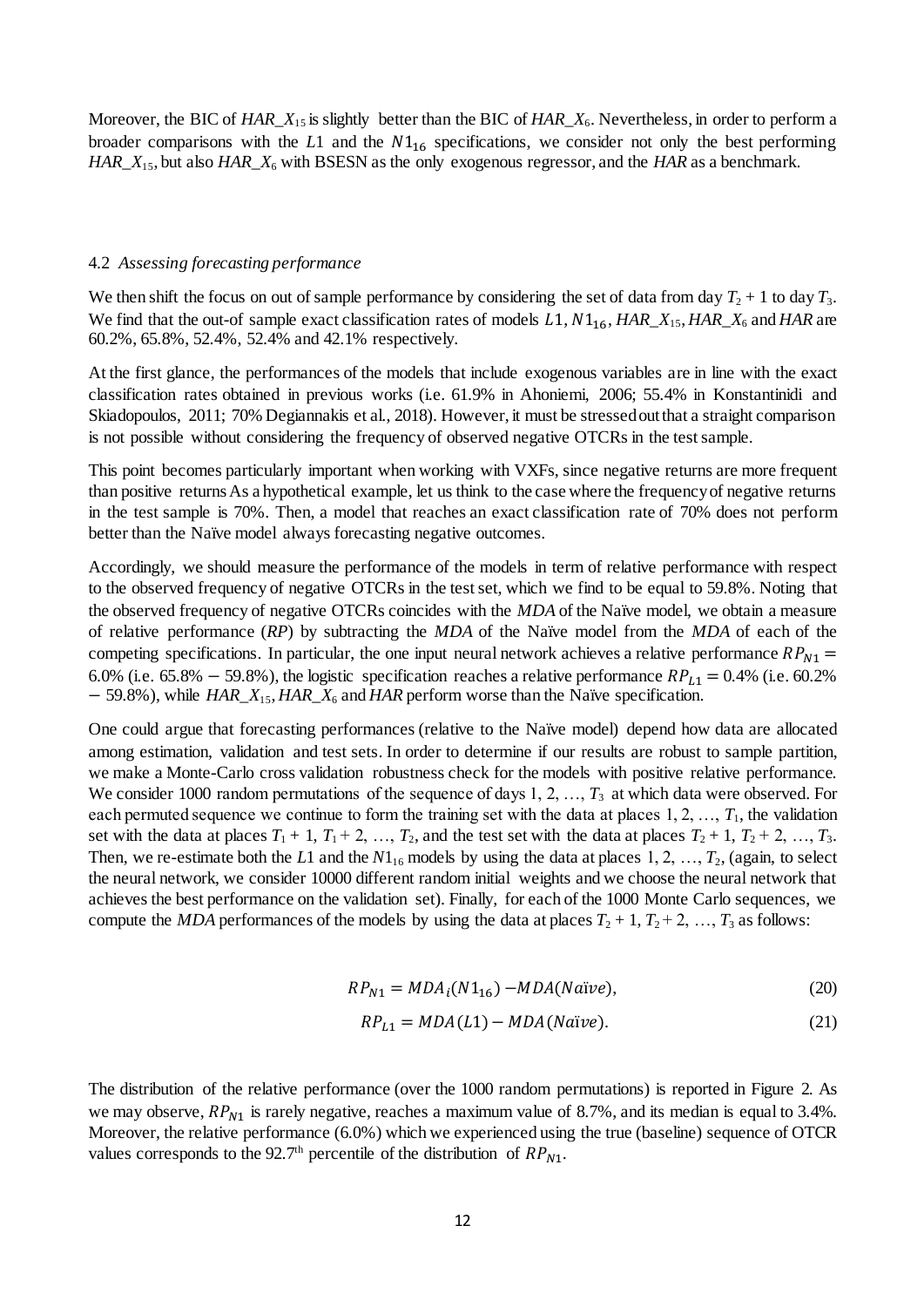The above evidence suggests that  $N1_{16}$  performs considerably better than the Naïve model (whose relative performance is null), and that such a conclusion is robust to sample allocation.



**Figure 2. Out of sample relative performance, 1000 random permutations of all the**  $T_3$  **data.**  $RP_{N1}$  **(a);**  $RP_{L1}$ (b).

Finally, let us perform a model comparison by using both the PT and SPA tests described in Section 3.2. For the sake of brevity, we only consider the  $L1$ ,  $N1<sub>16</sub>$  and Naïve specifications, since, as already observed, the *HAR\_X*<sub>15</sub>, *HAR\_X*<sub>6</sub> and *HAR* specifications perform worse than the Naïve specification.

The Hansen test is done considering, in turn, each of the  $L1$ ,  $N1<sub>16</sub>$  and Naïve models as the benchmark (so as to check if each model achieves a better prediction accuracy than the other five models). Moreover, to compute the test statistic  $T^{SPA}$  (see (15)) we take the opposite of the *MDA* as the loss function, and the p-values associated to  $T^{SPA}$  are obtained based on 1000 bootstrap resamples. A small p-value indicates that the predictive accuracy of the model chosen as benchmark is inferior to the predictive accuracy of at least one of the alternative specifications.

Results are reported in Table 4. The PT test higlights that the market timing ability is different across models. In fact, it is possible to reject the null hypothesis of independence between true and forecasted direction of change only for model  $N1_{16}$  ( $p < 1\%$ ), whereas for model *L*1 the probability of making a type-I error is close to 10%.

|           | Table 4. Model performance and superior predictive ability |            |  |  |
|-----------|------------------------------------------------------------|------------|--|--|
|           | <b>PT</b>                                                  | <b>SPA</b> |  |  |
|           | (p-value)                                                  | (p-value)  |  |  |
| Naïve     |                                                            | 0.007      |  |  |
| Ll        | 0.080                                                      | 0.005      |  |  |
| $N1_{16}$ | 1.35E-09                                                   |            |  |  |

Moreover, in accordance with our previous findings, the Hansen test confirms that  $N1_{16}$  is the only model providing systematic and sizeable improvements in forecast accuracy with respect to the other models. Then, if we agree that the predictive performance is an effective specification test (i.e. a measure of the informative value of the input variables and of the validity of the functional form of the models), the following conclusions hold. First, the most recent information (the current BSESN) encompasses the contribution of all the less recent variables, which is, actually, a form of weak efficiency that involves markets of different countries; second, the functional relation that links the VXF OTCR to the current BSESN is complex and non-linear.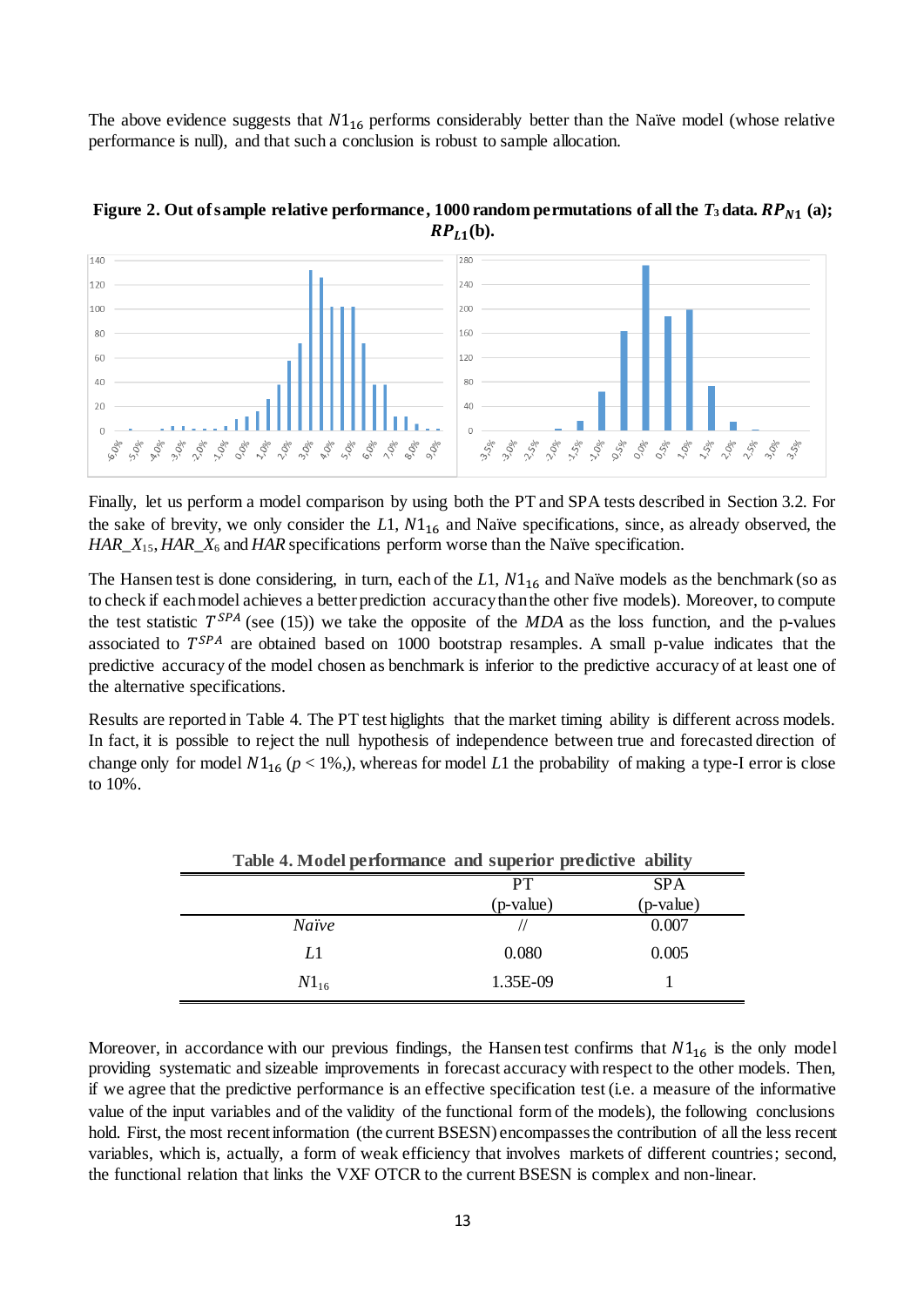## 4.3 *Trading simulation*

Nevertheless, accuracy does not necessarily imply profitability. Thus, we also checked economic profits by simulating a simple trading strategy that amounts to either doing nothing or opening a long/short position when the market opens and liquidating it when the market closes.

In particular, when predicting with the  $N1_{16}$  and the *L*1 models, trading is done as follows: at day *t*, before the opening of the CBOE, we forecast the probability that the VXF OTCR will be positive for that day, which, for the sake of brevity, we denote with  $p_t^+$ . Moreover, let THR denote a given threshold (*filter*). If  $p_t^+ \ge 0.5$  + THR, then at day *t* we take a long position on the VXF ( $O_t = 1$ ) when the market opens and we liquidate it when the market closes. If  $p_t^+ \leq 0.5 - THR$ , then at day *t* we take a short position on the VXF ( $O_t = -1$ ) when the market opens and we liquidate it when the market closes. Finally, if  $0.5 - THR < p_t^+ < 0.5 + THR$ , then at day *t* we stay flat ( $O_t = 0$ ). The trading strategy applied to the  $HAR\_X_1$ 5,  $HAR\_X_6$  and  $HAR$  outputs is analogous to that described above, with the only exception that we take into account the magnitude of the forecasted DR on VIX. Specifically, THR is now the smallest magnitude of the forecasted DR on VIX that is required in order to open a long/short position on VXF. That is, if the magnitude of forecasted VIX DR does not exceed THR, then at day *t* we stay flat  $(Q_t = 0)$ .

Note that the threshold allows us to optimize the trading strategy and, consequently, it is determined based on the first  $T_2$  observations, once the final models have been selected/estimated. In particular, following a common practice, we attempt to avoid "false signals" by simply filtering out the weakest signals. Precisely, as done by Ahoniemi's (2006), we consider six different threshold levels for each model (see Table 5) with the goal to find which filter yields the highest level of profitability on the first  $T_2$  observations. As far as profitability is concerned, we measure it by means of the cumulative directional value (16) (where we replace  $T_2$  and  $T_3$  with 1 and *T*<sup>2</sup> , respectively). Bid-ask spread are neglected and, following a common approach (see, e.g., Psaradellis and Sermpinis, 2016), commissions are set to 50 cents each contract.

The results obtained are reported in Table 5. As we may observe, the neural network performs significantly better than the logistic model with every filter and it is also more profitable than the *HAR*, *HAR\_X*15, *HAR\_X*<sup>6</sup> models provided that *THR*≤ 2.5%*.* The augmented HAR models are more profitable than the simple HAR model with any filter, which further confirms the importance of leveraging the time zone difference when collecting exogenous information. The neural network is the only model that achieve the best trading performance with *THR*=0, i.e. that can correctly discriminate even the weakest signals from the BSESN.

|               | $N1_{16}$           | Ll                          |                        | <b>HAR</b>           | HAR $X_6$           | $HAR\_X_{15}$       |
|---------------|---------------------|-----------------------------|------------------------|----------------------|---------------------|---------------------|
| $THR = 0$     | $(100\%)$<br>663.5% | 308.0%                      | $(100\%)$ <i>THR=0</i> | $-33.9\%$ $(100\%)$  | 433.2%<br>$(100\%)$ | $(100\%)$<br>420.6% |
| $THR = 0.5\%$ | 622.0% (95.4%)      | $312.6\%$ (96.0%) THR=0.25% |                        | $-78.3\%$ $(87.5\%)$ | 372.8% (93.7.%)     | 429.8% (94.2%)      |
| $THR = 1\%$   | 641.1% (93.5%)      | 323.3% $(94.4\%)$ THR=0.5%  |                        | $-7.5\%$ $(75.6\%)$  | 374.9% (87.0%)      | 448.5% (87.7%)      |
| $THR = 2.5\%$ | 639.9% (87.5%)      | 384.8% (89.2%) THR=1%       |                        | 65.0% (50.7%)        | 422.8% (72.4%)      | 462.9% (75.2%)      |
| $THR = 5\%$   | 537.6% (77.6%)      | 458.6% $(70.5\%)$ THR=1.5%  |                        | 99.2% (32.2%)        | 433.6% (59.7%)      | 412.2% (65.1%)      |
| $THR = 10\%$  | 362.4% (46.6%)      | 82.7% $(10.0\%)$ THR=2%     |                        | $-25.9\%$ $(18.4\%)$ | 349.9% (48.9%)      | 384.1% (54.0%)      |

**Table 5. Profitability for different probability thresholds in the time period from day 1 to day** *T***<sup>2</sup> (in parenthesis the fraction of trading days in the considered time period)**

Furthermore, the HAR\_X models achieve performances that are quite similar to those of the logistic specification. They perform a large amount of true positives, which is crucial for profitability, as the highest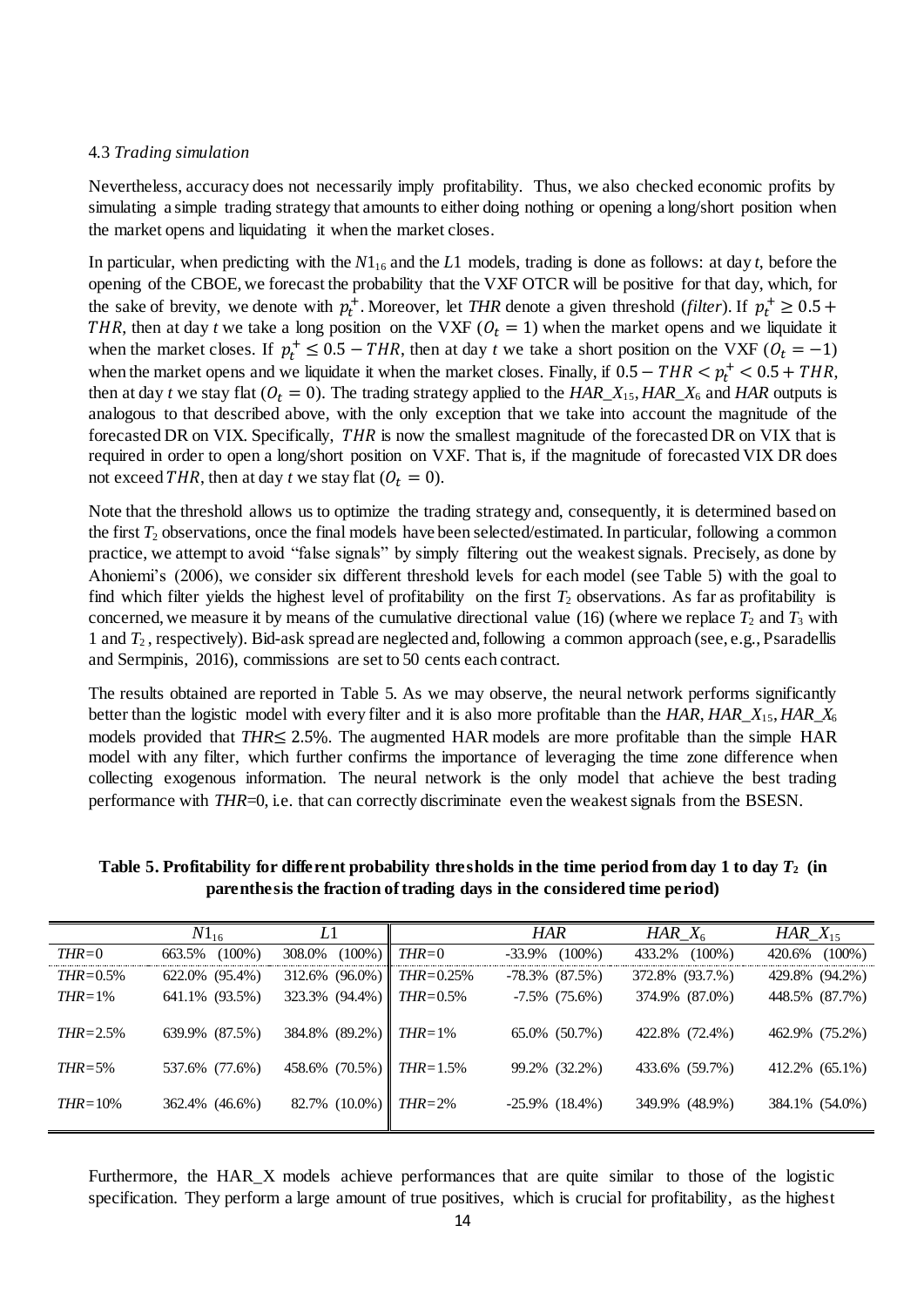VXF OTCRs are usually experienced in correspondence of upward movements. On the contrary, the logistic is the specification that performs best in predicting true negatives, with an exact classification rate greater than 92% for any  $THR \leq 5\%$ .

Once the filter (*THR*) that yields the optimal trading strategy is selected (for each specifications) we measure the out of sample profitability on the data observed at days  $T_2 + 1$ ,  $T_2 + 2$ , …,  $T_3$ . The goal is to check whether there are significant differences also in the economic performances of the best strategies that can be constructed based on the predictions of the neural network, logistic, Naïve, HAR and HAR\_X models. This is accomplished by means of the SPA test, in which the opposite of *DV* (see relation 17) is used as the loss function, and the p-values of the statistic  $T^{SPA}$  are computed based on 1000 bootstrap resamples.

The results obtained are reported in Table 6 (the maximum drawdown in the 5-th column is, actually, the *CDV* (16) computed by considering only losses reported in consecutive trading days). As we may observe, all the models except for *HAR* generate relevant profits. However, the Naïve model exhibits an extremely large maximum drawdown, which makes it impossible to match the performance reported in Table 5 by an investor who does not have substantial additional capital to compensate losses. It is interesting to observe that the neural network outperforms all the competitors in terms of profitability, and it also yields the smallest number of false signals.

If we consider risk (measured by the standard deviation of returns and by the maximum drawdown), the strategy built on the forecasts of the logistic regression yields the best performance, but the result depends on the applied filter: in particular, the smallest standard deviation and the smallest maximum drawdown are achieved if the percentage of effective trading days is 80% (see the second column of Table 6). Nevertheless, the strategy based on neural network forecasts has the highest Sharpe ratio, i.e. it yields the best trade-off between expected profit and risk. Finally, as far as the HAR class is concerned, we may observe that the performances of *HAR\_X*<sub>6</sub> and *HAR\_X*<sub>15</sub> are very similar, and that they are much more profitable than *HAR*.

The SPA test confirms, on an inferential base, that the  $N1_{16}$  neural network provides systematic improvements in economic performance over all the other models. We conclude that, by taking into account information with a minimum time zone difference and by using a very flexible non-linear specification, we can achieve significantly higher profits with respect to the logistic, the Naïve, the HAR and the HAR\_X models.

| models        | profitability | # false signals | Returns'      | Maximum  | SPA test  |
|---------------|---------------|-----------------|---------------|----------|-----------|
|               | (CDV)         | $(1 - MDA)$     | standard dev. | drawdown | (p-value) |
| Naïve         | 226.9%        | 40.1%           | 4.3%          | 53.4%    | 0.012     |
|               | $(100\%)$     |                 |               |          |           |
| L1            | 466.8%        | 34.2%           | 3.8%          | 15.1%    | 0.028     |
|               | $(80\%)$      |                 |               |          |           |
| $N1_{16}$     | 647.8%        | 34.2%           | 4.2%          | 24.7%    | 1         |
|               | $(100\%)$     |                 |               |          |           |
| HAR           | 17.4%         | 59.0%           | 4.6%          | 49.0%    | $\theta$  |
|               | $(49.4\%)$    |                 |               |          |           |
| $HAR\_X_6$    | 326.3%        | 47.6%           | 4.3%          | 16.4%    | 0.003     |
|               | $(62.7\%)$    |                 |               |          |           |
| $HAR\_X_{15}$ | 317.5%        | 47.6%           | 4.3%          | 19.3%    | 0.005     |
|               | $(78.3\%)$    |                 |               |          |           |

## **Table 6. Trading strategies' performance and Superior Predictive Ability in the time period from day**   $T_2 + 1$  to day  $T_3$  (in parenthesis the fraction of trading days in the considered time period)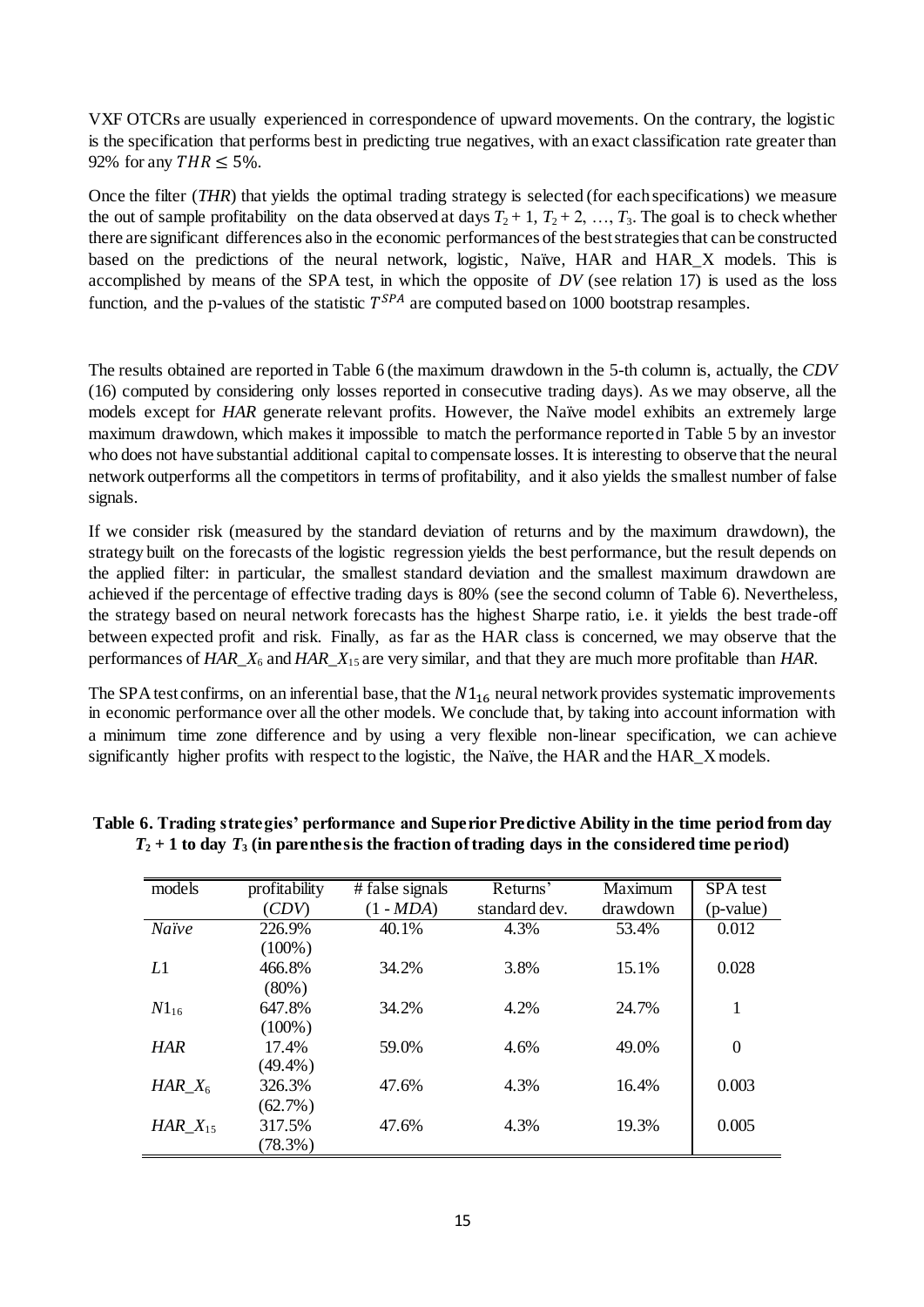### 4.4 *Trading simulation based on daily returns*(*DRs*)

In order to provide additional information more comparable with the existing literature, we assess the profitability of the previous models when the dependent variable is chosen to be the VXF DR, rather than the VXF OTCR.

Following the same procedure as in Section 4.1, first of all we select the more informative exogenous variables in the logistic model as well as the best neural network architecture. Results indicate that two coincident variables, namely the BSESN DR and the ASX200 DR, and two lagged variables, namely the VXF DR and the BSESN DR, are statistically significant in explaining the DRs dynamics. We denote the logistic model with those regressors as *L*4. We use the same information set to train the network, finding that the best architecture is now achieved by employing 10 nodes in the single hidden layer. We indicate this optimal architecture as  $N4_{10}$ . For the sake of comparison, we also calculate the performance of the *HAR*, *HAR\_X*<sub>6</sub>, *HAR\_X*<sup>15</sup> models considering the same values of *THR* as in Table 5.

The results obtained (with the optimally chosen filter) are reported in Table 7. Again, the neural network turns out to be the best performing model, yielding profits that are at least 1.7 times higher than those provided by any of the rival specifications. Moreover, the models that directly predict the VXF are more profitable if they are used with OTCRs rather the DRs (compare with Table 6). The gap is even more evident if we consider the sharp ratio. On the contrary, models that forecast the VIX direction (the HAR class), yield higher profits when the trading strategies are based on DRs rather than OTCRs. However, if we focus on risk, the standard deviation of profits is on the overall larger than that experienced in the case of OTCRs, which reflects the higher level of uncertainty that affects DRs.

Finally, the SPA test confirms, on an inferential base, that the neural network provides systematic improvement over all the other models considered.

| models             | profitability | # false signals | Returns'      | Maximum  | SPA test       |
|--------------------|---------------|-----------------|---------------|----------|----------------|
| on DR <sub>s</sub> | (CDV)         | $(1 - MDA)$     | standard dev. | drawdown | (p-value)      |
| <b>Naïve</b>       | 47.4%         | 41.2 %          | 4.7%          | 52.2%    | $\theta$       |
|                    | $(100\%)$     |                 |               |          |                |
| LA                 | 324.9%        | 40.4 %          | 4.7%          | 21.2%    | $\theta$       |
|                    | $(85.9\%)$    |                 |               |          |                |
| $N4_{10}$          | 632.9%        | 36.7 %          | 4.5%          | 21.1%    | 1              |
|                    | $(100\%)$     |                 |               |          |                |
| <b>HAR</b>         | 78.6%         | 60.1%           | 4.9%          | 47.7%    | $\overline{0}$ |
|                    | $(49.4\%)$    |                 |               |          |                |
| HAR $X_6$          | 336.6%        | 49.0%           | 4.7%          | 18.4%    | 0.016          |
|                    | $(62.7\%)$    |                 |               |          |                |
| HAR $X_{15}$       | 349.5%        | 49.4%           | 4.6%          | 27.2%    | 0.020          |
|                    | $(78.3\%)$    |                 |               |          |                |

| Table 7. Trading strategies' performance and Superior Predictive Ability in the time period from day |  |
|------------------------------------------------------------------------------------------------------|--|
| $T_2 + 1$ to day $T_3$ (in parenthesis the fraction of trading days in the considered time period).  |  |

Moreover, BSSEN, despite remaining the only variable that is significant at both the coincident and lagged levels, is no longer capable to explain DRs by its own (as the coincident ASX200 DR and the lagged VXF DR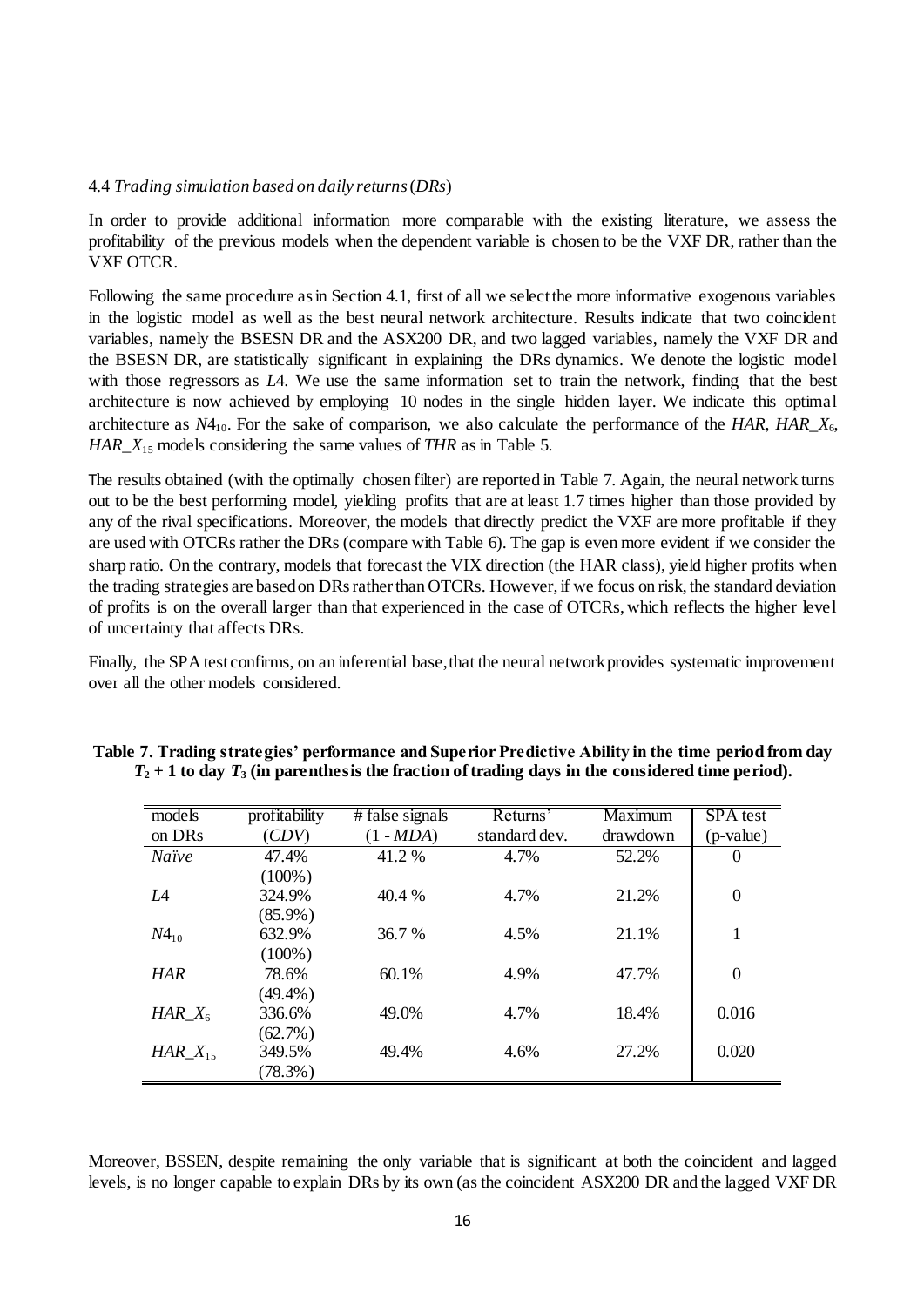are found statistically significant). This is due to the fact that the dynamics of DRs is more complex than that of OTCRs, since it is also influenced by nonsynchronous trading effects and bid-ask bounces (see Anderson et al., 2012).

It is also interesting to note that, if the trading strategy is based on VXF OTCRs rather then on VXF DRs, the performance of the Naïve model deteriorates significantly. In fact, the high profitability of the Naïve specification that we obtained by considering OTCRs (226.9%, see Table 6) is essentially due to the fact that the volatility of financial markets (and hence also the VIX index) is normally greater in the morning and smaller at night (see, e.g., Daigler, 1998 and Garcia et al., 2018), so that selling the VXF in the morning and buying it at night turns out to be a profitable trading strategy. Instead, when taking into account VXF DRs, such an intraday effect is not exploited any longer, because trading is done only when the market closes and the regularity of the volatility trend is somehow broken by the random information flow that arrives overnight (see Anderson et al., 2012).

Finally, even if the neural network achieves almost the same performances when considering DRs in place of OTCRs, the use of DRs implies that traders do not have a minimum time lag to forecast the VXF, and set up their investment strategies accordingly. In fact they should place the order before the market closes, when the closure price of the VXF (or of the VIX if they forecast with the HAR class of models), is still unknown. Consequently, when taking into account DRs, profit assessment might not correctly mirror the performance of the trading strategy that is followed in practice. This does not occur if OTCRs are considered, because traders have all the time (overnight) to forecast the VXF (or the VIX) and to place the order.

# **5. Conclusions**

We have investigated several relevant aspects related to the predictability of the VIX future (VXF). The use of open to close returns (OTCRs) "… offer the advantage of taking into account only the "genuine" autocorrelation that arises from partial price adjustment and time-varying risk premia …" (Anderson et *al*., 2012). Moreover, the focus on VXF is close to the perspective of the investors who recognize that implied volatility is tradable only as a futures contract.

The present paper contributes to the existing literature in several respects. First, we show that the dynamics of the VXF does not closely reflect that of the VIX index. This is in line with previous works, but our analysis does also highlight that the "VIX-VXF Puzzle" is more serious when measured on OTCRs than on DRs. In particular, the correlation between the intraday returns of VIX and VXF is only 0.767 if calculated it on the whole sample (2454 observations), and it is 0.771 if we take the average of the correlations computed on monthly sub-samples. On the top of that, the correlation distribution is quite erratic, so that an investor who wants to trade the VXF based on some, even very accurate, prediction of VIX intraday returns might not be able to earn significant profits.

Second, we establish that the neural network and logistic models whose only input variable is the most recent exogenous one are superior to the unconstrained models with ten (lagged and coincident) regressors. Precisely, the specification that includes only the BSESN index yields a lower value of BIC and a higher expected performance. That is, prices on the CBOE reflect the last publicly available subsumed by the Indian index, which is, actually, a form of weak efficiency that involves markets of different countries.

As well, one-day lagged endogenous variables are less informative than the price dynamics in a market closing right before the US market, even if we fit data with a very flexible approximator such as a neural network. By contrast, we get evidence that lagged variables increase the network's complexity and cause overfitting problems. Thus, we can conclude that, in order to reduce overfitting, limiting the number of input nodes in these "black-box" models is more effective than pruning the hidden layer units. Overall, our findings reinforce the scepticism, widespread in the literature, about the usefulness of a pure long memory time series approach to VXF (or VIX) forecasting.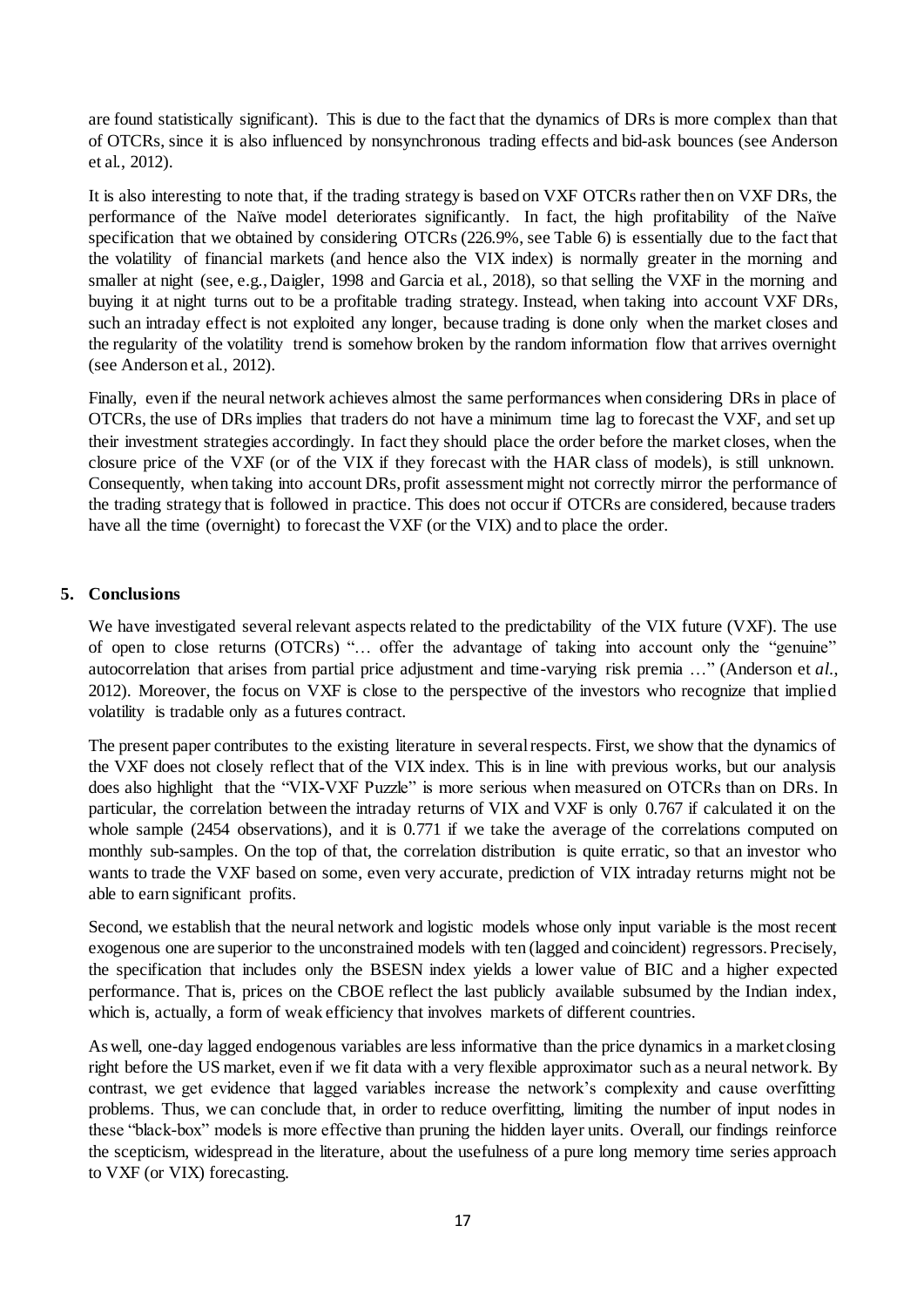Third, we compare the proposed neural network model with a logistic regression, a HAR and a HAR\_X models, and a Naïve model that always forecasts negative outcomes. Results indicate that the mean directional accuracy achieved by the neural network specification is significantly higher than that achieved by all the other models. Moreover, as revealed by Monte-Carlo cross validation, the better performance of the neural network is robust to sample selection bias. Then, first, non-linearity matters. Furthermore, if non-linearity is combined with information available on a market closing right before the U.S. market, a considerable degree of predictability of VXF OTCR signs can be obtained. Specifically, we correctly forecast directional changes in the 65.8% of the trading days, which, in our opinion, represents a fairly good predictive performance confirming the existence of strong non-linearities and supporting the use of a neural network.

Fourth, in line with the most recent literature, we assess the profitability of alternative trading strategies that rely on predictions of VXF directional changes. We find that the use of filters to limit false signals (leaving out the weakest signals) enhances profitability for all the employed models except for the neural network which is capable to exploit all the information contained in the coincident BSESN index. Overall, the neural network performance was 647.8% in almost three years (553 trading days), which is significantly higher than the performance of both the Naïve, the logistic, the HAR and the HAR\_X models.

Finally, in the present paper we do not use data from European markets, since we assume that traders need a minimum time lag to estimate models and set up investment strategies. Moreover, we only focus on the future with the nearest expiration date, i.e. we do not take into account the term structure of the VXF. However, it could be interesting to consider also some European market index and/or futures with longer maturities. This could be the subject of a future work.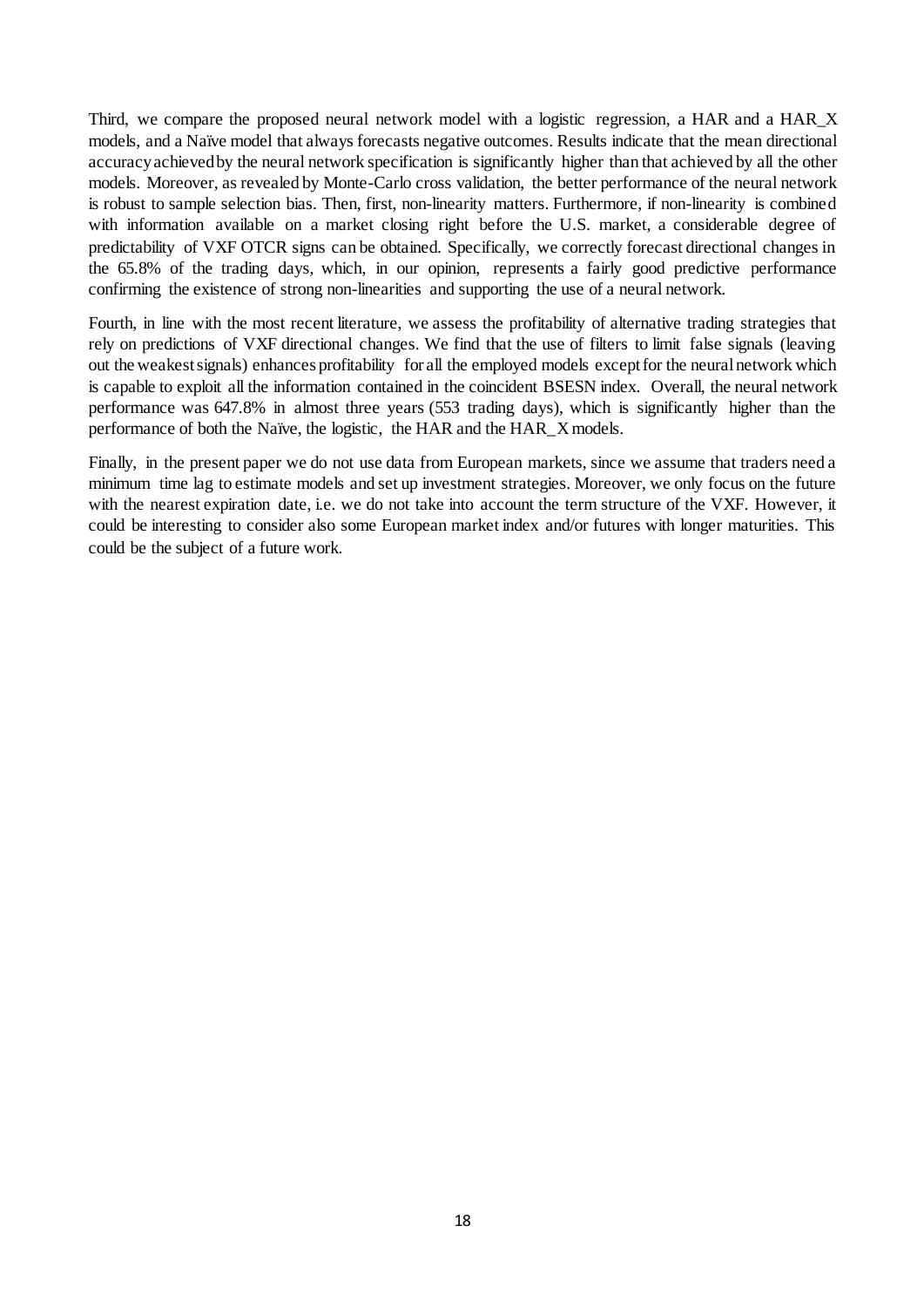# **References**

Ahn J. J., Kim D. H., Oh K. J. & Kim, T. Y. (2012). "Applying option Greeks to directional forecasting of implied volatility in the options market: An intelligent approach". Expert Systems with Applications, 39, 9315–9322.

Ahoniemi K. (2006). "Modeling and forecasting implied volatility: An econometric analysis of the VIX index". Working paper, Helsinki School of Economics.

Anderson R. M., Eom K. S., Hahn S. B. & Park, J. H. (2012). "Sources of stock return autocorrelation". Working paper, University of California at Berkeley, available at https://eml.berkeley.edu//~anderson/Sources-042212.pdf.

Asensio I. O. (2013). "The VIX-VIX Futures Puzzle". Working paper, University of Victoria, available at https://www.uvic.ca/socialsciences/economics/assets/docs/seminars/Asensio.pdf.

Blaskowitz O. & Herwartz H. (2011). "On economic evaluation of directional forecasts". International Journal of Forecasting, 27, 1058–1065.

Busch T., Christensen B. J. & Nielsen M. Ø. (2011). "The role of implied volatility in forecasting future realized volatility and jumps in foreign exchange, stock, and bond markets". Journal of Econometrics, 160, 48-57.

CBOE (2015). "Chicago Board Options Exchange. The CBOE Volatility Index – VIX". CBOE White Paper, available at: 'http://www.cboe.com/micro/vix/vixwhite.pdf'.

Corsi A. (2009). "A simple approximate long-memory model of realized volatility". Journal of Financial Econometrics, 7, 174-196.

Costantini M., Cuaresma J. C. & Hlouskova J. (2016). "Forecasting errors, directional accuracy and profitability of currency trading: The case of EUR/USD exchange rate". Journal of Forecasting, 35, 652–668.

Daigler, R. T. (1998). "Intraday futures volatility and theories of market behavior". The Journal of Futures Markets, 17, 45–74.

Degiannakis S. A. (2008). "Forecasting VIX". Journal of Money, Investment and Banking, 4, 5–19.

Degiannakis S. A. & Filis G. (2017). "Forecasting oil price realized volatility using information channels from other asset classes". Journal of International Money and Finance, 76, 28–49.

Degiannakis S. A., Filis G. & Hassani H. (2018). "Forecasting global stock market implied volatility indices". Journal of Empirical Finance, 46, 111–129.

Diebold F. X. & Mariano R. S. (1995). "Comparing Predictive Accuracy". Journal of Business & Economic Statistics, 13, 134–44.

Fernandes M., Medeiros M. C., & Scharth M. (2014). "Modeling and predicting the CBOE market volatility index". Journal of Banking and Finance, 40, 1–10.

Garcia C., Martelli A., Rona L. & Ta A. (2018). "Intraday volatility prediction". Working paper, available at https://www.researchgate.net/publication/325678573\_Intraday\_Volatility\_Prediction.

Granger C. W. J. & Pesaran M. H. (2000). "Economic and statistical measures of forecast accuracy". Journal of Forecasting, 19, 537–560.

Hansen P. R. (2005). "A test for superior predictive ability". Journal of Business and Economic Statistics, 23, 365–380.